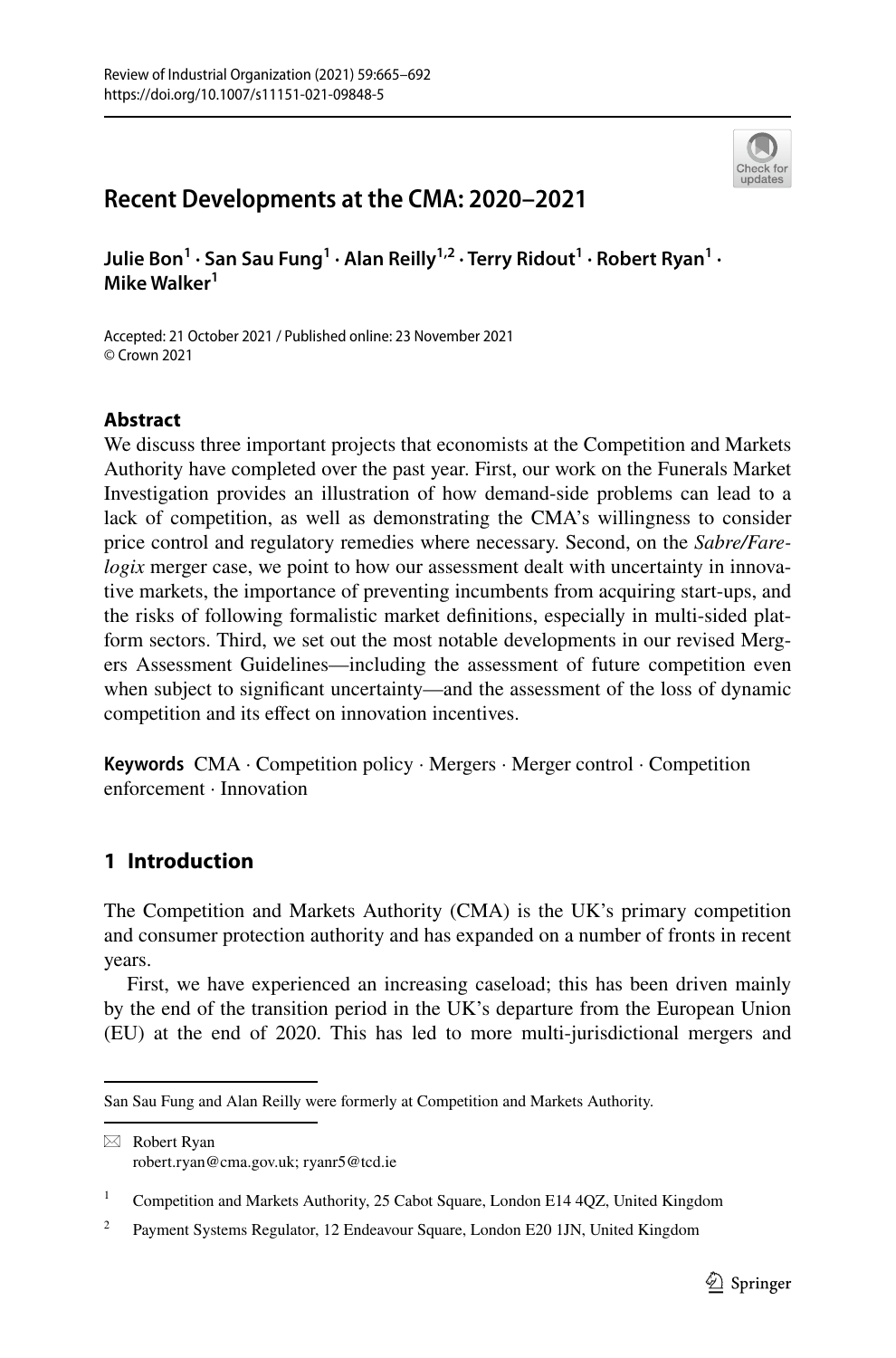antitrust cases being assessed by the  $CMA<sup>1</sup>$  $CMA<sup>1</sup>$  $CMA<sup>1</sup>$ —with the increased complexity and the greater need for international cooperation that comes with those changes.

Second, the CMA has been, or is in the process of being, given expanded responsibilities and powers in a number of areas: In digital markets, a new Digital Markets Unit is already being set up, although in 'shadow' form pending the relevant legislation. As a result of the UK's departure from the EU, the government recently introduced a bill to designate the CMA as the UK's subsidy control body (replacing the EU's State Aid regime as it applied to the UK). Finally, the CMA had already set up a new Office of the Internal Market, in anticipation of Parliament's assigning the CMA a new role of monitoring the functioning of the UK internal market.

Third, unsurprisingly, the CMA's workforce has expanded to meet the increased caseload and now includes more than 100 economists, as well as a large team of data scientists, an expanded team of statisticians and market researchers, and the development of a behavioural insights team.

Before we turn to the three projects that are set out in detail below, it is worth pointing to one of the CMA's litigation successes this year, in a long-running antitrust case with substantial economic analysis: In the *Paroxetine* ('pay-for-delay') case, the Competition Appeal Tribunal (the UK's specialist competition court) upheld the CMA's 2016 infringement decision that found that GlaxoSmithKline the supplier of branded paroxetine (an anti-depressant medicine)—agreed to make payments to suppliers of generic versions of paroxetine as part of agreements that included terms that prohibited those suppliers' independent entry into the UK mar-ket.<sup>[2](#page-1-1)</sup> The CMA found that these agreements deferred the competition that the threat of independent generic entry could ofer, which potentially deprived the National Health Service of the signifcant price decreases that generally result from generic competition: In this case, when independent generic entry eventually did take place, average prices dropped by over 70%. This judgment came after a 5-week hearing in 2017, where expert economic evidence played a key role in the proceedings: including in relation to market defnition and potential entry, and on the extent to which the agreements in question resulted in any price or quality effects in the market.<sup>[3](#page-1-2)</sup>

Turning to the three projects that are set out in detail in this article, we briefy point to some of the more interesting issues that are detailed in the following sections:

Our work in the funerals sector provides an illustration of how demand-side problems—in particular a lack of consumer search and price sensitivity—can lead

<span id="page-1-0"></span><sup>1</sup> For example, the *AMD/Xilinx*, *Cargotec/Konecranes* and *IHS Markit/CME* mergers were assessed by both the CMA and the European Commission in recent months, while, on the antitrust side, the CMA has investigated a joint business agreement between American Airlines, Aer Lingus, British Airways, Iberia and Finnair, which was previously investigated by the European Commission in 2010.

<span id="page-1-1"></span><sup>&</sup>lt;sup>2</sup> Competition Appeal Tribunal  $(2021)$  $(2021)$ .

<span id="page-1-2"></span><sup>&</sup>lt;sup>3</sup> The CMA's case owed much to the work that was done on the 'pay for delay' inference—which has been advocated by Carl Shapiro and others—as a framework for the antitrust assessment of patent dis-pute settlements. See, for example, Edlin et al. ([2013\)](#page-26-1) and Edlin et al. [\(2014](#page-26-2)) and reflected in enforcement activity in the US and the EU (see, for example, the *Actavis* case in the US (United States Supreme Court, [2013](#page-27-0)) and the *Lundbeck* case in the EU (European Commission, [2013\)](#page-26-3).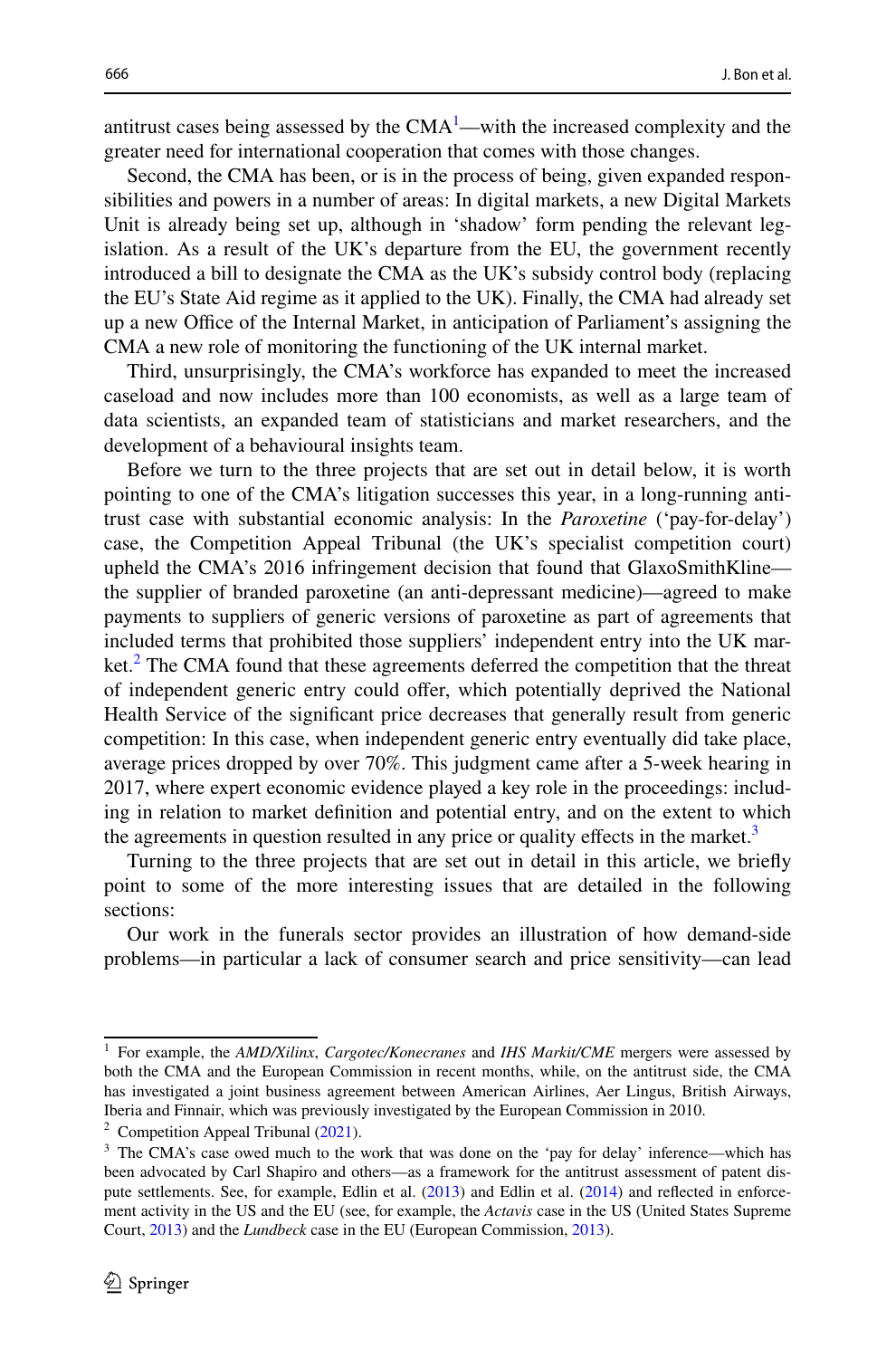to a lack of competition, as well as demonstrating the CMA's willingness to consider price control and regulatory remedies where other measures are unlikely to be effective.

On the *Sabre/Farelogix* merger case, we set out our assessment of a merger in a dynamic market, drawing particular attention to dealing with uncertainty in innovative markets, assessing frms' incentives and abilities to innovate, the importance of preventing incumbents from acquiring start-ups, and the risks of following formalistic market defnitions—especially in multi-sided platform sectors.

In discussing the recent revisions to the CMA's Merger Assessment Guidelines, we point to changes in relation to market defnition, the treatment of uncertainty, and the counterfactual, and point to new guidance on the assessment of potential and dynamic competition, and its implications for future merger cases.

### **2 Funerals Market Investigation**

#### **2.1 Introduction**

The CMA started to investigate the funerals market in 2018 driven by a number of concerns that had been raised with us including the vulnerability of consumers who purchase a funeral, a lack of 'shopping around' by consumers, rising funeral costs (which fall disproportionality on those on low incomes), and a limited choice of crematoria in local areas across the UK. The CMA launched an in-depth market investigation in 2019 after our initial market study reinforced these concerns. For example, our initial market study found evidence that the essential elements of funerals that are provided by funeral directors (by 'funeral director' we mean the enterprise ofering a funeral) had increased in price by 6% per year for 14 years: twice the rate of infation. We also found that the largest private crematoria operators had implemented average price rises of between 6 and 8% each year for eight years, with some local authorities also implementing large increases in fees.

In December 2020, the CMA published the fnal report of its funerals market investigation (CMA, [2020a](#page-26-4)). The market investigation found that competition was not efective in the funeral services sector. This lack of efective competition has the potential to afect a large number of consumers at a particularly difcult time in their lives; in 2018 there were 616,000 deaths in the UK, 517,000 of which were 'at-need' funerals.<sup>[4](#page-2-0)</sup> The total annual spend in the UK on funerals is around £2 billion. A study by Royal London (an insurance company) found that households spend, on average, around £3,800 on a funeral. The study found that the average spend on a funeral by households in different income groups does not vary significantly.<sup>[5](#page-2-1)</sup> As such, the poorest are disproportionality afected by funeral costs.

There are a number of reasons why we found that competition was not efective in the funeral services sector: First, consumer engagement is low. Few consumers

<span id="page-2-0"></span><sup>4</sup> Our investigation focused on 'at need' funerals. An 'at need' funeral is one in which the funeral was paid for at the time of bereavement, rather than through the redemption of a pre-paid plan.

<span id="page-2-1"></span> $5$  Royal London ([2019\)](#page-26-5).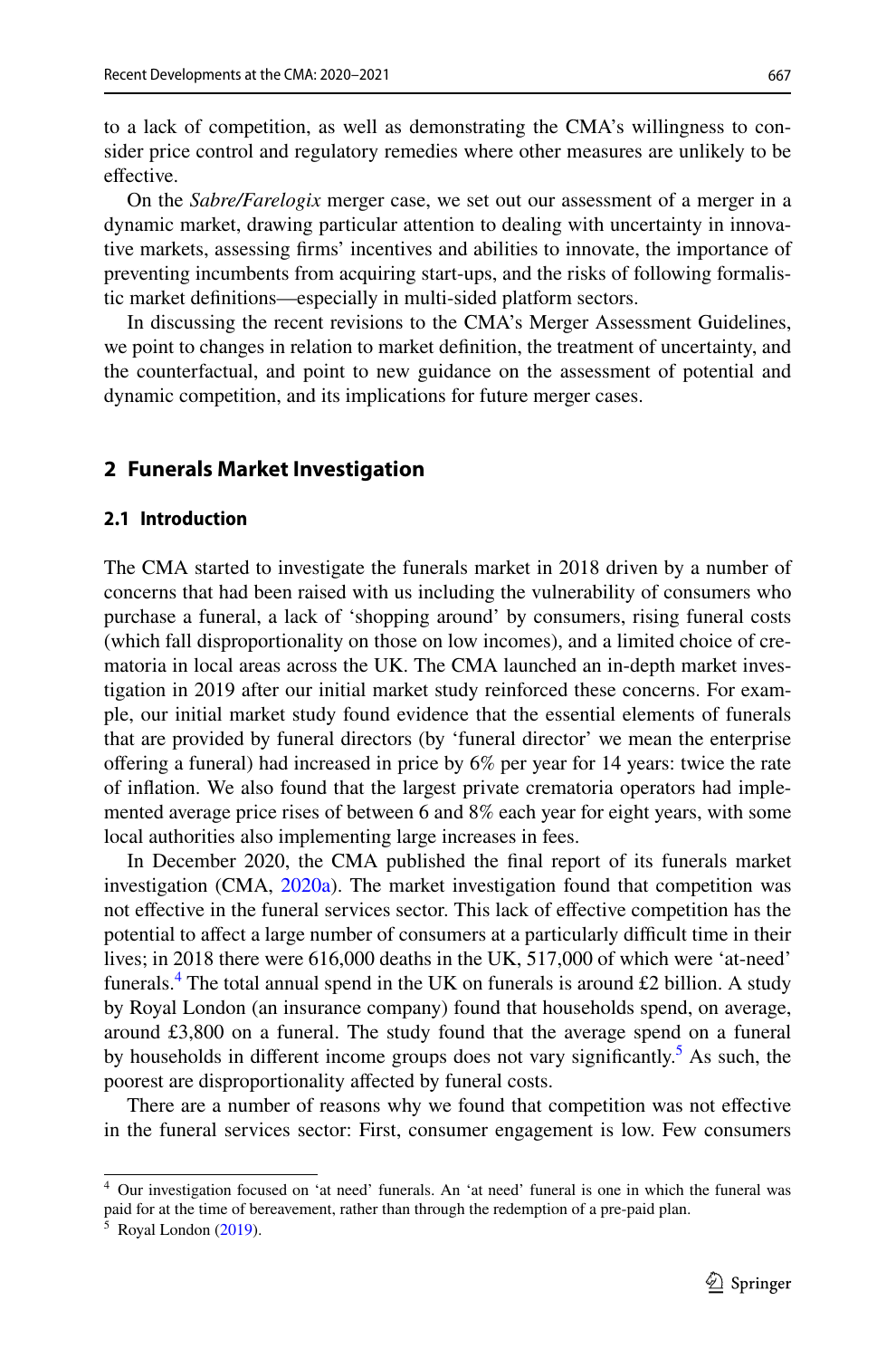compare between funeral directors or between crematoria, and they often have to make decisions when vulnerable and under challenging circumstances. Second, there is a lack of information available to consumers, including on price and quality (and in relation to quality, consumers cannot observe certain aspects of the quality of service that is provided to them). Finally, there is a high degree of concentration in relation to the provision of crematoria services in the vast majority of local areas, and barriers to entry are high.

We do not attempt to report on all of the issues that are covered by the market investigation here. We focus on the following areas of analysis: First, we describe our analysis of how the unique circumstances of organising a funeral afect consumers' decision-making. This analysis draws on an academic literature review that was commissioned by the CMA, as well as our own qualitative and quantitative research. Second, we describe our analysis of competition between funeral directors. This explains the weak competition between funeral directors—even though, on the supply side, across the UK there is generally a relatively wide choice of alternative funeral directors locally. Third, we considered arguments that, although each local area may be characterised by a limited number of rival crematoria, crematoria operators competed to attract marginal consumers to use their crematorium, and the competition for these consumers ensured competitive outcomes for all consumers. Finally, we describe the remedies that we considered during the market investigation and the impact of the COVID-19 pandemic on our consideration of remedies.

### **2.2 Consumer Decision‑Making**

The purchase of a funeral has been described by an industry participant as 'the ultimate distress purchase… made infrequently by inexpert, emotionally vulnerable clients under time pressure.' Our analysis considered how the nature of the purchase, the context in which the purchase is made, and vulnerability afect consumer decision-making.

Gathering evidence in relation to how consumers purchase a funeral provided some challenges given the sensitive nature of the purchase being made. Our analysis drew on quantitative and qualitative surveys (both our own<sup>6</sup> and those that were submitted by parties to the investigation) and on testimony from experts and those working in the industry. We also commissioned a review of academic literature<sup>[7](#page-3-1)</sup> that explored three research questions: frst, the nature and scale of the efect of recent grief on consumers' decision-making; second, the nature and scale of comparable emotional states on decision-making; and fnally, what interventions have been used

<span id="page-3-0"></span><sup>6</sup> During the market study and market investigation the CMA commissioned two quantitative omnibus surveys from Ipsos MORI and one piece of qualitative research from Research Works. The qualitative research was based on 100 interviews with consumers who had each recently organised a funeral. The interviews used a semi-structured discussion guide to carry out the interviews, to ensure that key topics (such as how the choice of funeral directors and crematoria were made) were explored, whilst giving fexibility to explore issues that were raised spontaneously by individual consumers.

<span id="page-3-1"></span> $7$  We commissioned a Rapid Evidence Assessment (REA) from NatCen. A REA uses systematic review methods to search and critically appraise existing research within the constraints of a given timetable.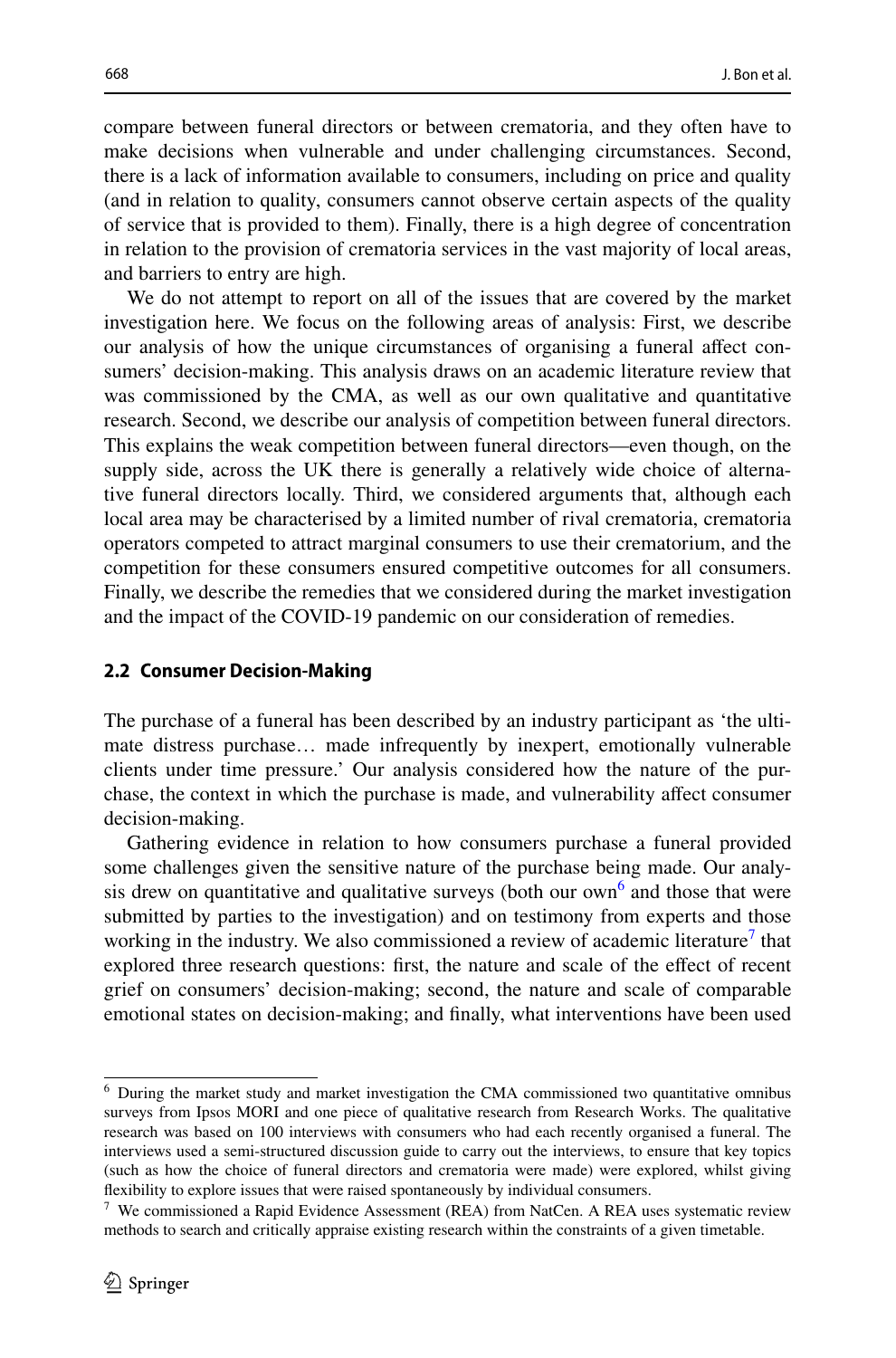to address defcits in consumer decision-making under grief or comparable emotional states.

We found that a number of contextual factors could affect consumer decisionmaking when purchasing a funeral. These were: the relationship with the deceased; time pressures; conficting priorities (such as the need to manage household fnances and support surviving relatives); a lack of experience in organising a funeral; and social pressures (in particular, the desire to 'give a good send-of'). Generally, funeral consumers are vulnerable. Although grief and bereavement can afect people's decision-making to varying degrees, for many individuals clear and rational judgments can be very difficult to make in the few days after a loved one dies.

Given the above, consumers are unable to engage efectively with the process of purchasing a funeral. The consumer decision-making process tends to involve the use of low-risk strategies to make a choice of funeral director and funeral, rather than active comparisons and choices. Funeral consumers take short-cuts in decision-making; in the process they commit to a large expense on the basis of limited information.

Our consumer research highlighted the importance of the 'home area', with decision-making being driven by a desire to arrange a 'local' funeral. Very few consumers compare between funeral directors or crematoria: Our survey found that 17% and 7% of consumers compared between two or more funeral directors and crematoria, respectively. Where consumers do compare between funeral directors or crematoria, quality is often a more important factor than price.<sup>8</sup> Around two-fifths of consumers use a funeral director that is already known to them, either because the consumer has previously arranged a funeral with that funeral director or attended a funeral that was organised by that funeral director. Otherwise, consumers tend to learn about the funeral director that they use through a personal recommendation or by word-ofmouth. In relation to crematoria, less than half of consumers considered that they had a choice of crematorium in their local area.

#### **2.3 Competition Between Funeral Directors**

Generally, across the UK, consumers have a choice of funeral director. There are around 7,000 funeral director branches that are operated by a wide range of providers. They encompass: national funeral director chains such as Dignity and Co-op (which, between them, account for approximately 30% of all funeral director branches); ten independent co-operative societies (which account for approximately 6% of all funeral director branches) and regional funeral directors (the largest six of

<span id="page-4-0"></span><sup>&</sup>lt;sup>8</sup> Our survey found that in relation to funeral directors, where the use of a particular funeral director was not pre-determined by the deceased, only 3% of respondents said that value for money was the most important factor in their choice of funeral director and only 2% said that price was the most important factor in their choice. In relation to crematoria, only 1% of respondents said that value for money was the most important factor in their choice of crematorium, and no respondents said that price was the most important factor.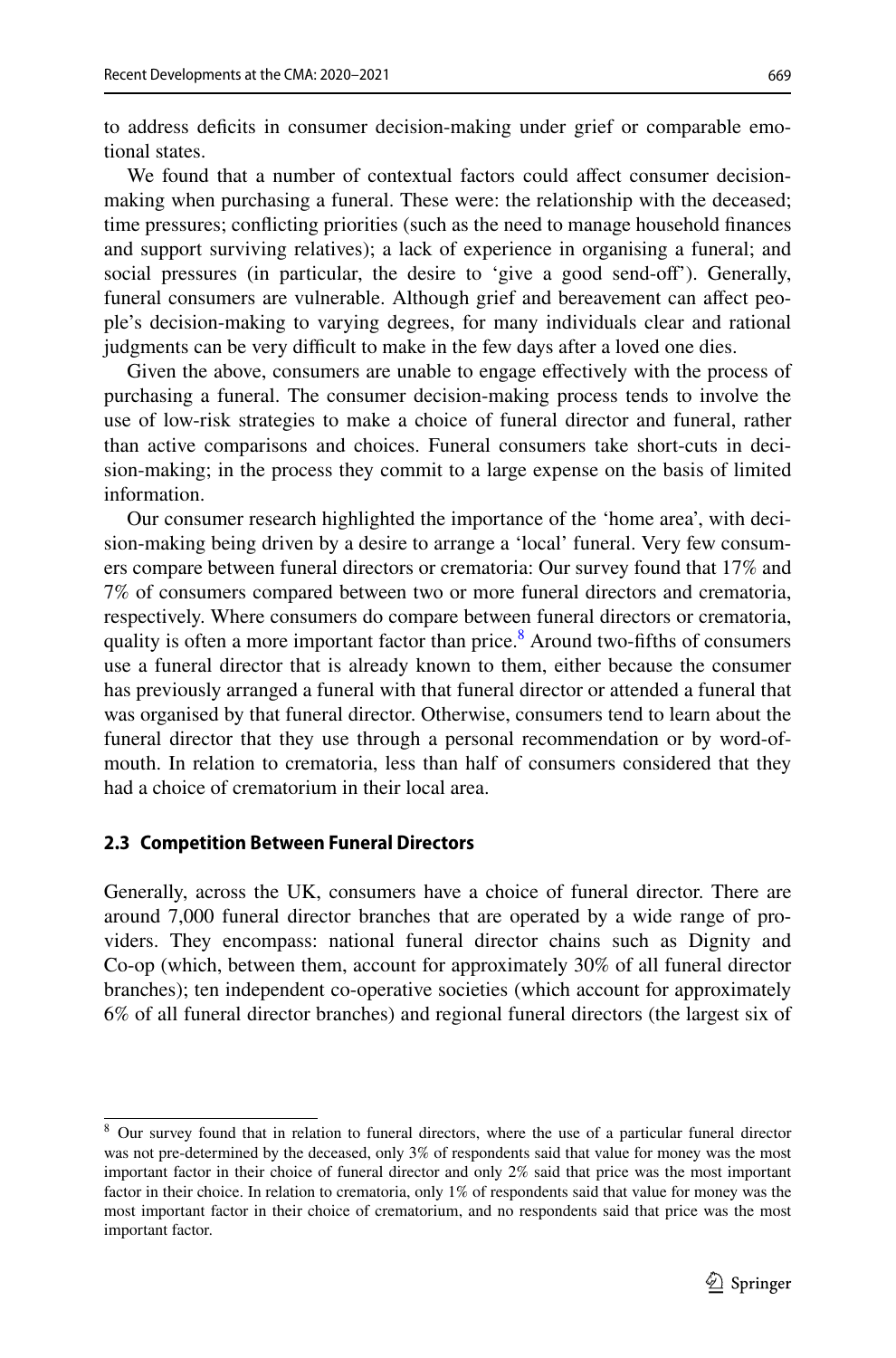which account for approximately 3% of all funeral director branches)—as well as a long tail of single-branch funeral directors.

Our analysis found that 93% of funeral directors have four or more rival funeral directors<sup>[9](#page-5-0)</sup> within a 15-min drive-time. Furthermore, we found that barriers to entry in funeral directing are low, with new entrants able to hire services and facilities (such as ceremonial vehicles and refrigeration) that would otherwise require relatively high initial investment until they are established. In addition, funeral directors do not operate under any profession-specifc regulation and therefore do not require any qualifications, registrations, or training before they start work.<sup>[10](#page-5-1)</sup>

Nevertheless, despite a lack of concerns that relate to local concentration or barriers to entry, we found that competition between funeral directors was not efective. The behaviour of consumers—in particular, the lack of shopping around, reliance on recommendations, and insensitivity to price—means that funeral directors are not subject to the strong competitive pressure applied by consumers who shop around and switch (or threaten to switch). As such, the purchasing behaviour of consumers has signifcant implications for how funeral directors compete.

For example, we found that funeral directors often provide information on their prices, and what services are included, only relatively late in the sales process.<sup>[11](#page-5-2)</sup> Around half of the funeral director websites that we examined did not contain price information; and where it was available, it was often incomplete or unclear. On telephoning funeral directors, we found that: some did not provide pricing information; some required prompting to provide an explanation of what was included in the price; and other funeral directors provided information that appeared incomplete or potentially confusing. We also found that funeral directors tend to focus on their own services (in particular, aspects of quality that can be observed by consumers such as the condition of their premises and vehicles) and tend to focus on making sure that they are well known and visible in their local community—rather than responding to changes to the oferings of their competitors.

One trend that was highlighted to us was the growth in lower-priced funeral options such as simple funerals.<sup>[12](#page-5-3)</sup> A simple funeral is a more basic version of what consumers tend to expect from a standard funeral, providing key aspects of a funeral such as a coffin and staff for the ceremony, but not including other aspects such as limousines. A simple funeral may also place restrictions on the ability to view the

<span id="page-5-0"></span><sup>&</sup>lt;sup>9</sup> I.e. a funeral director branch under different ownership.

<span id="page-5-1"></span><sup>&</sup>lt;sup>10</sup> This is contrary to the belief of most consumers. Our survey found that 69% of UK adults believe that funeral directors must be licensed or registered to operate.

<span id="page-5-2"></span><sup>&</sup>lt;sup>11</sup> To gather this evidence, we commissioned a "mystery shop" from Ipsos MORI of 120 funeral director branches to fnd out what pricing information (if any) funeral directors provide to consumers who make an enquiry over the telephone and what pricing information was available on their websites.

<span id="page-5-3"></span> $12$  Another trend that was highlighted was the growth in the uptake of direct cremations. We conducted a similar analysis in relation to direct cremations: a lower priced cremation that provides a cremation funeral without a service. We found that the uptake of direct cremation options is very low—despite high profle celebrities such as David Bowie recently opting for a direct cremation; and we found that due to the nature of direct cremation services—the cremation occurs without a service at a crematorium that is chosen by the direct cremation provider—there is likely a distinct group of consumers who want a direct cremation and who are not interested in other funeral products.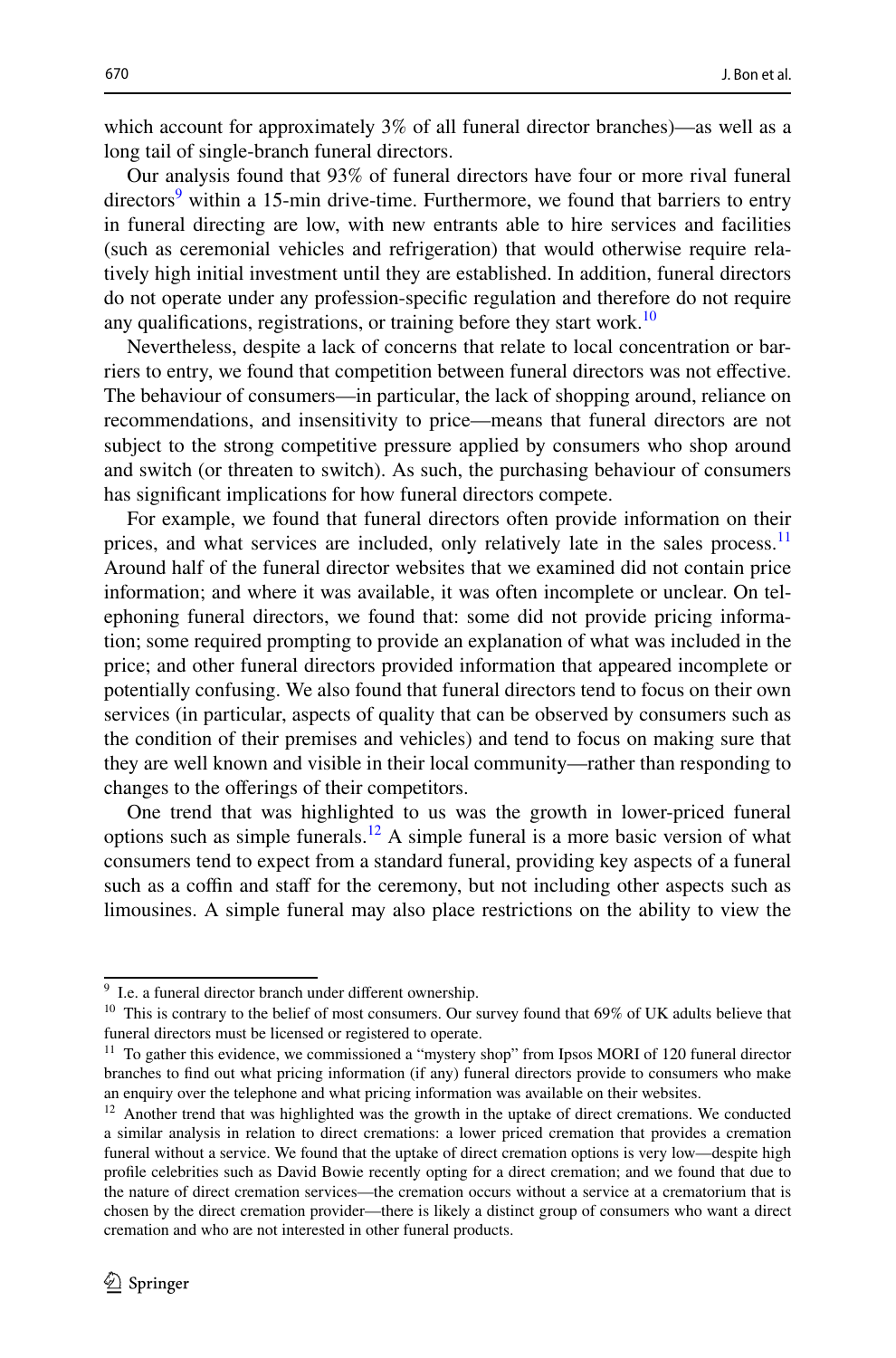deceased, or the timing and location of the funeral service. Between 2013 and 2018 the uptake of simple funerals at the largest funeral directors increased from below 10% to up to around 30%— although this varies between funeral directors (and smaller funeral directors typically conducted a lower proportion of simple funerals).

There is some evidence of competition between the simple funeral packages of diferent funeral directors: For example, price reductions in simple funerals have led to an increased uptake of simple funerals. However, we did not consider that competition between simple funeral products was fully efective due to, for example, the low levels of consumer engagement (as was outlined above). We considered the impact of this increased uptake of simple funerals on standard funerals by considering the extent to which simple funerals constrain standard funerals.

We found that low-cost options do not appear to impose a signifcant constraint on standard funeral prices. The more limited range of services included in, and restrictions placed on, a simple funeral may make it an imperfect substitute for a standard funeral for many consumers. Despite the large price diferentials between standard and simple funerals, simple funerals currently account for around up to 30% of the funerals that are sold at certain funeral directors. We found that simple and standard funeral pricing did not follow similar trends, nor were there strong reactions in standard funeral prices and/or volumes in response to simple funeral price changes, which indicates that consumers are not focussed on price and do not see simple funerals as a substitute for standard funerals.

#### **2.4 Competition Between Crematoria for Marginal Consumers**

Crematoria were traditionally operated by local authorities as a municipal facility. In recent years, as demand has increased, private operators have started to build crematoria and ofer cremations. Today, around one third of crematoria in the UK are operated by private operators.

In contrast to funeral directors, we found that a combination of both demand-side and supply-side factors hindered competition with regard to crematoria. In particular, we found high levels of concentration in the vast majority of local markets and high barriers to entry. Crematoria operators can typically gain planning permission to open a new crematorium only if they are able to show that there is signifcant unmet local demand, and entry tends to occur on a 'frst come, frst served' basis: Typically the frst crematorium operator that is able to gain planning permission for a given local area will be the only operator able to develop a crematorium in that area.

In addition, crematoria operators face economic barriers to entry due to the high initial sunk costs that are required to enter a given local area and the need to fnd a suitable area where the new crematorium will be able to conduct a sufficient volume of cremations in order to cover its fxed costs. Both these economic barriers and planning restrictions may lead to new crematoria locating relatively far from existing crematoria, but close to unmet demand. A new entrant – in order to ensure that it covers the sunk costs of entry and high fxed costs of operation – will have the incentive to avoid head-to-head competition with existing crematoria.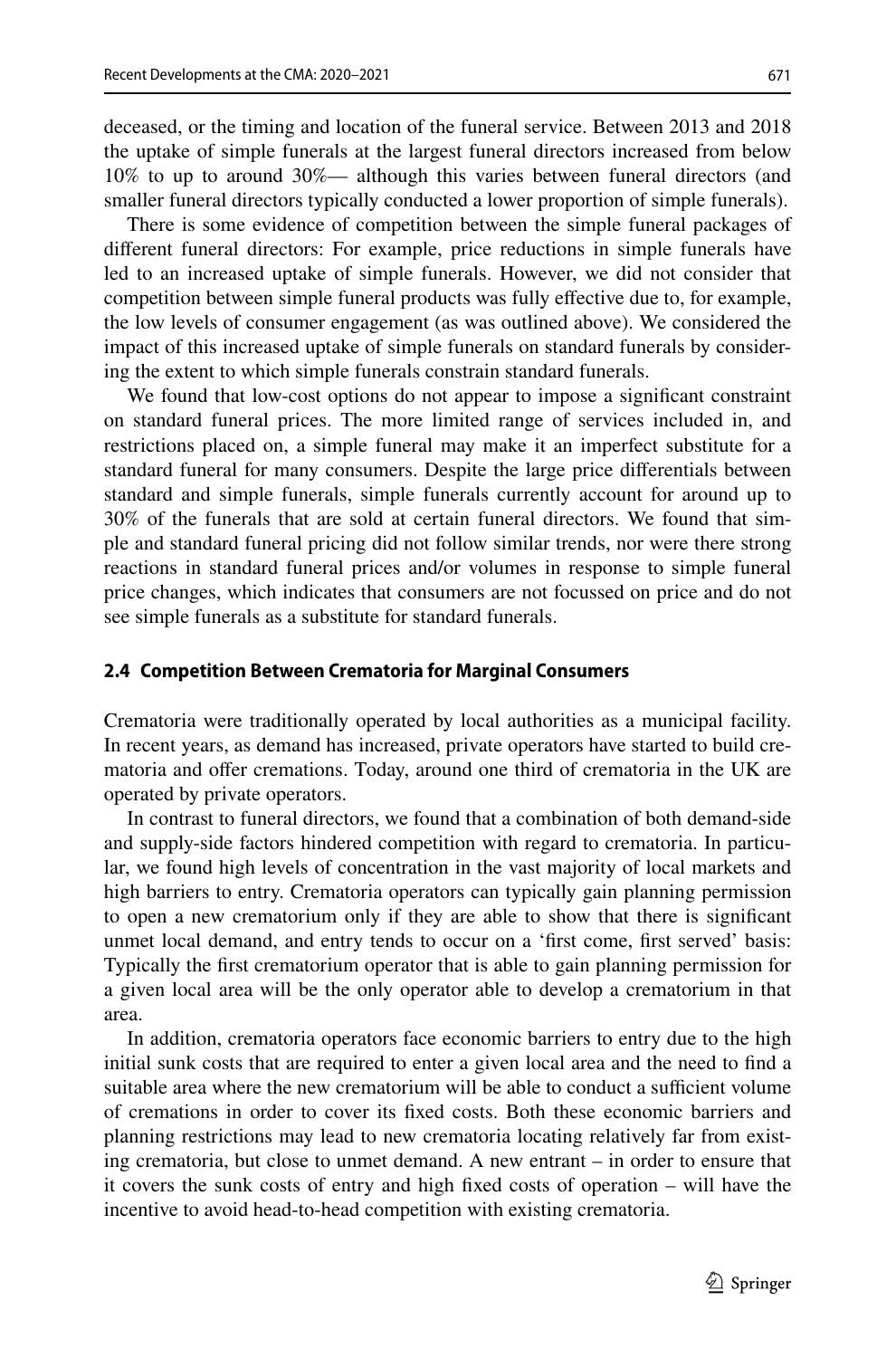Consumers rarely compare the oferings of two or more crematoria—our survey found that only 7% of consumers did so—and predominately choose a crematorium on the basis of location or family ties. $13$  Nevertheless, we did find that certain crematoria have a high proportion of consumers for whom there is a closer crematorium. This indicates that these consumers do not choose their closest option. Furthermore, private crematoria tended to have higher proportions of such consumers.

Given this evidence, we considered whether these consumers could be considered marginal consumers. These marginal consumers would decide which crematorium to use based on a comparison of the price and quality oferings of alternative crematoria and, as such, could drive competition between crematoria, beneftting all consumers[.14](#page-7-1) For a number of reasons we rejected this argument.

We found that all crematoria had consumers who could have chosen a closer crematorium. This was the case across crematoria operated by both private and local authority providers. Around one-third of private crematoria consumers have a closer alternative and around a ffth of local authority crematoria consumers have a closer alternative.

Those consumers who do not use their closest crematorium often used an alternative crematorium for reasons other than price or quality diferentials—in particular, due to reasons of family connections. The most commonly cited reason in our survey for not choosing the closest crematorium was because it was 'not the family crematorium'; this was cited by nearly 40% of respondents. As such, we did not consider these consumers to be marginal.

We found that crematoria with higher proportions of consumers with a closer alternative were not necessarily better in terms of their relative price or quality: For example, they did not necessarily offer longer slots—which allow the mourners a longer time in the chapel for a service—compared with their rivals. Furthermore, we considered that diferences between crematoria in terms of the proportion of their consumers who have a closer alternative could be driven, to some extent, by local factors such as transport networks and local identities.

We also considered the importance of consumers who have a closer alternative to the proftability of private crematoria. As noted above, a crematorium operator can only gain planning permission to open a new crematorium if it is able to show that there is signifcant unmet local demand. Recent planning appeals have determined that a new crematorium has to demonstrate that it will be the closest crematorium to a population of between around 140,000 and 170,000 people. We estimate that this equates to between around 1,000–1,300 cremations per year. Our analysis of proftability suggested that these volumes are higher than the volumes that are needed to break even, and crematoria that conduct these volumes earn a return in excess of their cost of capital. As such, the restrictions that are a feature of the planning

<span id="page-7-0"></span><sup>&</sup>lt;sup>13</sup> Our survey found that the most commonly cited reasons for choosing a crematorium were: that it is was the only local one, which was cited by 43% of consumers; that it had been used/attended before, which was cited by 36% of consumers; and the convenient journey time, which was cited by 18% of consumers.

<span id="page-7-1"></span><sup>&</sup>lt;sup>14</sup> Crematoria do not tend to price discriminate. Where crematoria do price discriminate, this tends to occur where a local authority crematorium charges lower cremation fees to its own residents.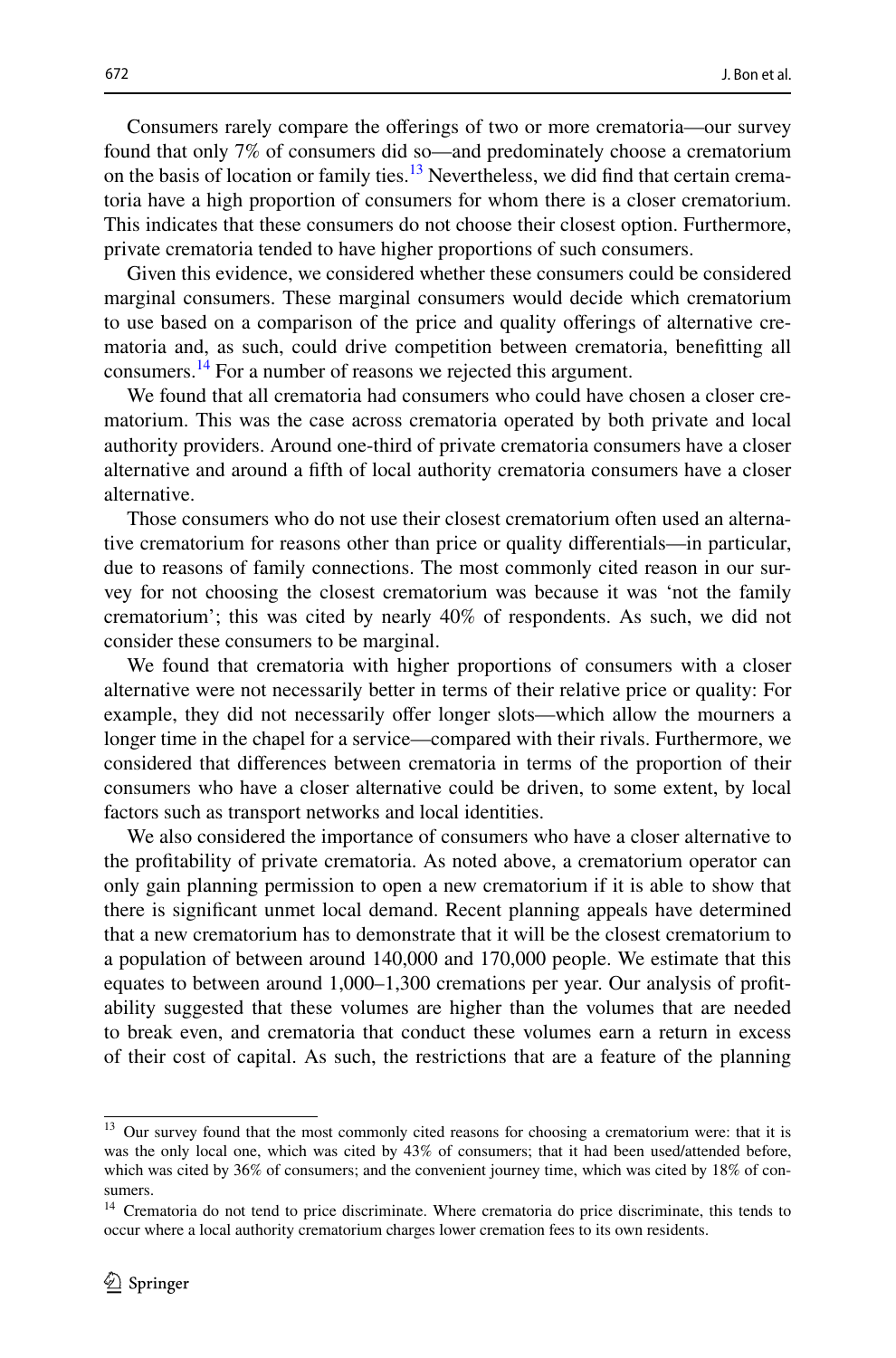regime provide a degree of fnancial security and could therefore reduce the incentives for crematoria to compete aggressively for marginal consumers.

There was also wider evidence of weak competition between crematoria. For example, we conducted a performance-concentration analysis<sup>15</sup> and estimated that when (private) crematoria experience a new entrant locally they respond not by cutting their prices, but by increasing their prices. To explain this, the evidence that we gathered indicated that a crematorium that experiences entry may increase its fees in order to maintain revenues—which further suggests weak competition among crematoria.

#### **2.5 The Remedies Process and the Impact of COVID‑19**

In considering remedies, our preference, as a competition authority, is to seek to ensure that the competitive process can be improved so that it produces good outcomes for consumers in terms of price and quality. In the context of the funeral sector, we considered that remedies that focused on enhancing competition on the supply side were unlikely to be sufficient because of the fundamental weakness of the demand-side response. If consumers do not shop around and respond swiftly to different price or quality offerings, firms' incentives to compete remain muted.

As such, in order to address the issues that we identifed, we initially considered a range of remedies that included a combination of enabling measures—to enable competition by removing obstacles to competition or stimulating actual or potential competition—and measures that seek to control outcomes: those that control the detrimental efects arising from the lack of efective competition that we identifed. Given the demand-side issues identifed, we considered that price regulation may potentially be the only efective solution, and the efect of other enabling measures would be limited.<sup>16</sup>

In relation to funeral directors, we considered a price control regime that would have set a maximum price for a 'benchmark' package: The benchmark package was broader than a simple funeral—given the low uptake of simple funerals and because our analysis indicated that simple funerals were not seen by consumers as substitutes for standard funerals. Funeral directors raised concerns with respect to how the package would be specifed given the extent of diferentiation between diferent funeral directors' offerings, and the effective enforcement of such a remedy given the large number of funeral directors.

In relation to crematoria, we likewise considered a price control regime that would have set a maximum price for a 'benchmark' cremation. Given that around

<span id="page-8-0"></span><sup>&</sup>lt;sup>15</sup> We tested how crematoria fees and volumes responded to the entry of another crematorium within their local area. We used a fixed effects econometric model to estimate the average effect of one additional crematorium on an incumbent's volume or fee.

<span id="page-8-1"></span><sup>&</sup>lt;sup>16</sup> Nevertheless, our initial remedies package included other measures such as information and transparency remedies (which we later adopted, and are described further below) and local authority procurement of funeral director services, which would have comprised a recommendation to local authorities to tender for funeral services in order to provide lower-priced, fxed-price funerals for their local residents.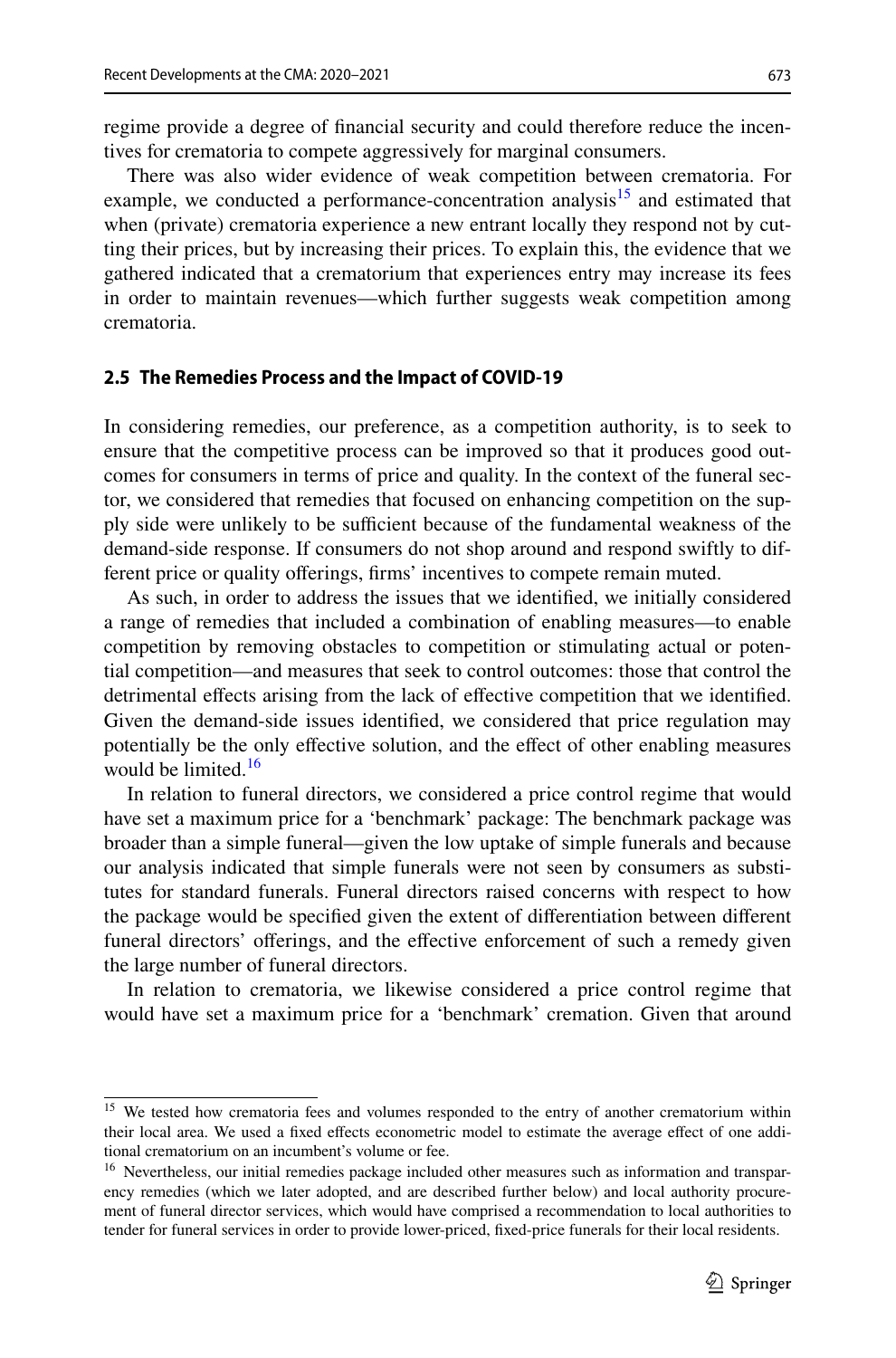90% of cremations are 'standard fee' services—cremation services with attendees during peak time slots—we considered this type of service to be an appropriate benchmark. Crematoria operators raised concerns with respect to the nature of the benchmark package or the setting of a price cap that would not allow operators to earn an acceptable return. We believed that the concerns that were raised in relation to funeral and crematoria price caps could be efectively mitigated through further analysis and consultation.

However, any further analysis and consultation was signifcantly impacted by the COVID-19 pandemic. The pandemic afected our consideration of remedies by creating uncertainty with respect to the future of the sector—in particular by potentially changing the nature of consumer demand in the future (due to changes in the types of services ofered by funeral directors as a result of the pandemic), and by afecting the fnancial performance of the funeral sector. The design of an efective and proportionate price control remedy was thereby not practicable. Furthermore, the pandemic limited our ability to gather evidence from, and consult with, the sector, as well as limiting our ability to test remedies.

As such, we decided to pursue a more targeted set of remedies that we could develop under the circumstances of the COVID-19 pandemic. Our remedies package included a range of 'sunlight' remedies that were aimed at ensuring that the prices of funeral directors and crematoria operators are easily accessible—which would assist consumers who can and do shop around. Other remedies would keep the sector under scrutiny until such a time that the CMA could reconsider the sector once the uncertainty and limitations that have arisen as a result of the pandemic have subsided.

The sunlight remedies include a requirement for funeral directors and crematorium operators to disclose price information: For funeral directors, this includes an itemised list of frequently purchased products in a standardised format that must be displayed clearly at their premises and online. Crematorium operators will be required to provide information with respect to their fees and services to all funeral directors in their local area, as well as to consumers on request. Again, this information must be displayed clearly at their premises and online. The CMA Order—the new legal obligations described above, which are intended to assist funeral directors and crematorium operators to better support their customers—came into force on 16 June 2021, with funeral directors and crematorium operators expected to implement the changes required by the Order by the 16 September 2021.

The remedies that are aimed at keeping the sector under scrutiny included a recommendation that the CMA Board monitors and publishes an annual review of market outcomes and considers consulting on a future market investigation. Furthermore, we recommended that the UK Government and the devolved administrations in Wales and Northern Ireland establish inspection and registration regimes to monitor the quality of funeral director services, as a frst step towards the establishment of a broader regulatory regime for funeral services.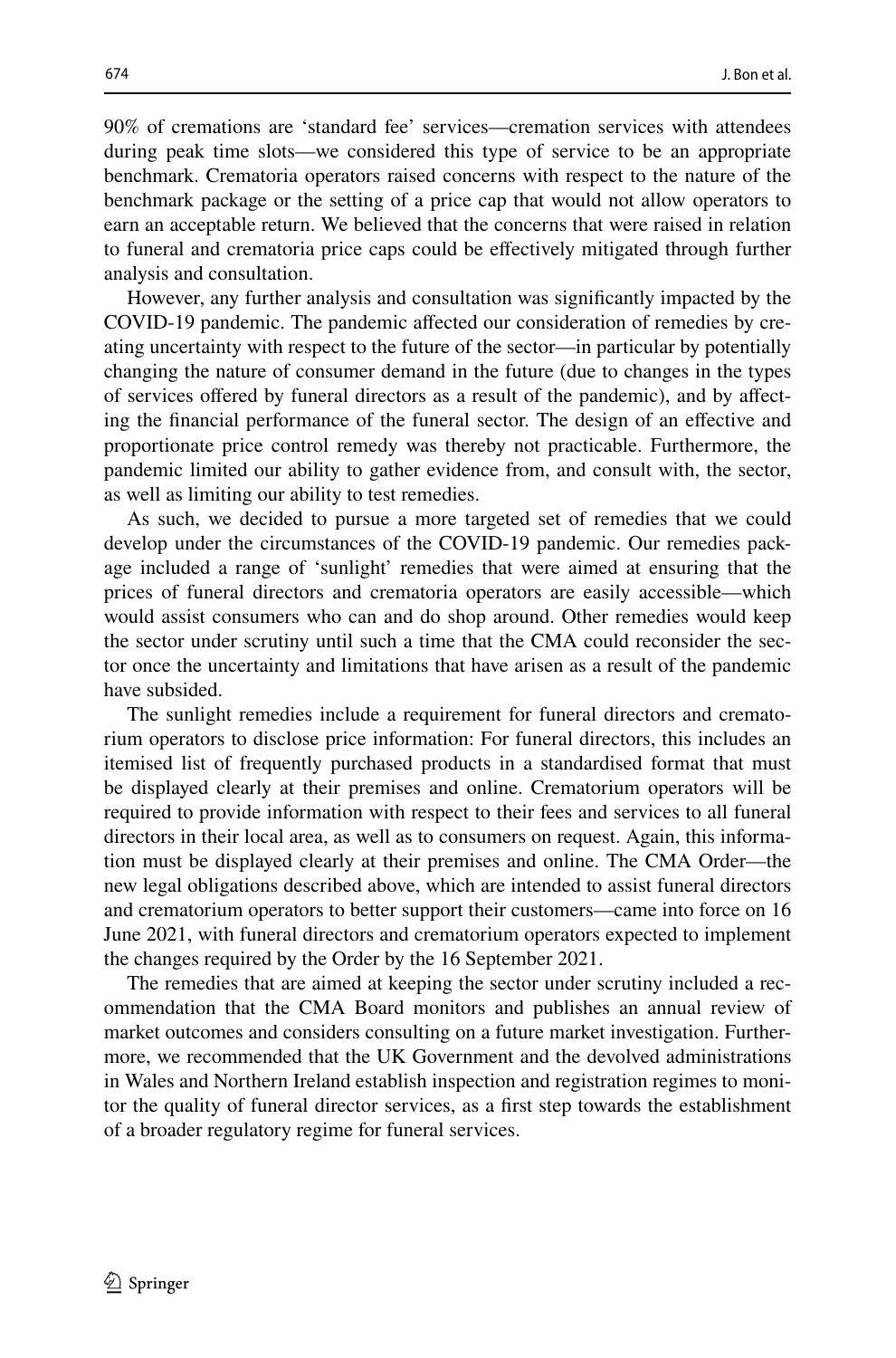### **2.6 Conclusion**

The funerals market investigation illustrates markets where the CMA has identifed adverse efects on competition in markets with both more typical supply-side concerns—for local crematoria markets—as well as markets with a large number of suppliers where competition concerns arose due to demand-side concerns: namely local markets for both funeral directors and crematoria. The funerals market investigation also illustrates the wide range of analytical approaches that are used by the CMA during the market investigation to conduct our analysis: from more traditional analysis such as assessments of local concentration and barriers to entry through to a range of approaches to understand consumer behaviour and its efect on the competitive process. Finally, the initial remedies package that was proposed by the CMA demonstrates our willingness to pursue price control and regulatory remedies where it is apparent that other remedies aimed at improving the competitive process are unlikely to be sufficient, for example, in the face of consumers having difficulties in engaging in the purchasing process.

### **3** *Sabre/Farelogix* **Merger Case**

### **3.1 Introduction**

The CMA prohibited the acquisition of Farelogix by Sabre in April 2020, two days after the US Delaware District Court quashed the attempt by the US Department of Justice to block the same merger. This section examines the CMA's economic assessment of this merger.<sup>[17](#page-10-0)</sup>

In simple terms, *Sabre/Farelogix* is a case of an entrenched incumbent that acquires an emerging innovator. The case illustrates how the CMA undertakes forward-looking analyses and engages with the perceived uncertainties of dynamic merger assessments in practice. The CMA's fndings at the time of the decision appear to be borne out by recent developments after the merger was abandoned.

In the remainder of this section, we frst provide a brief overview of the economics of innovation that underpins the assessment. We then provide the relevant case background before summarising the CMA's theories of harm and fndings, the analytical approach, and the evidence, as well as market developments after the parties abandoned the merger. Finally, we conclude by drawing broader lessons for dynamic merger assessments.

<span id="page-10-0"></span><sup>17</sup> See CMA [\(2020b](#page-26-6)) for the CMA's Final Report of its investigation of *Sabre/Farelogix*. Sabre appealed the CMA's decision before the UK Competition Appeal Tribunal (CAT). Sabre withdrew its challenge on the CMA's substantive lessening of competition fndings shortly before the CAT hearing in November 2020; its challenges to the CMA's jurisdiction to review the merger were dismissed by the CAT in May 2021.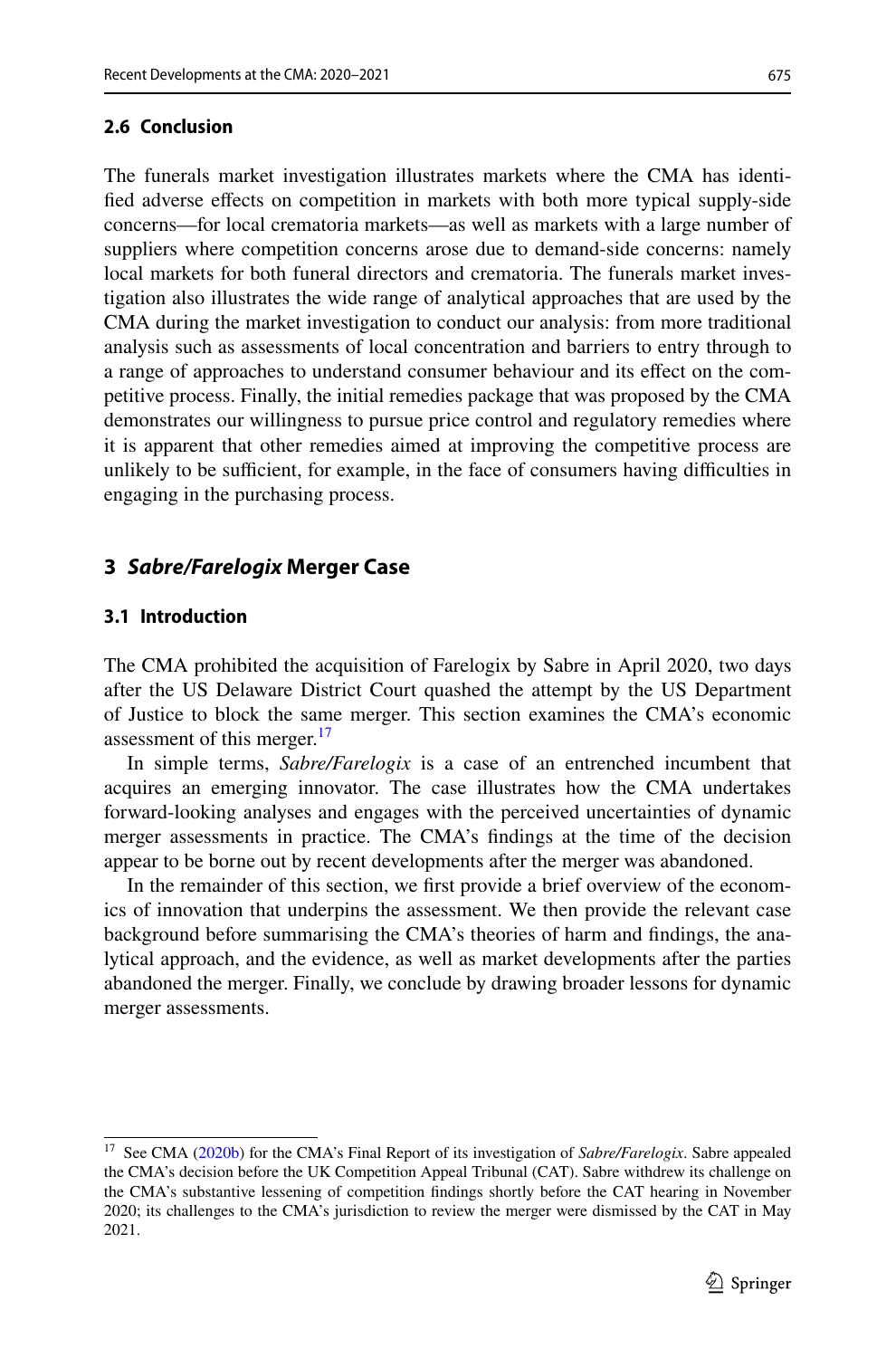#### **3.2 Economics of Competition and Innovation**

Economists have long debated the relationship between competition and innova-tion.<sup>[18](#page-11-0)</sup> Schumpeter famously argued that the prospect of market power spurs innovation, while Arrow showed instead that competition promotes innovation. Along the spectrum of these views, Aghion et al. ([2005\)](#page-26-7) found an 'inverted-U' relationship between competition and innovation.

These apparent ambiguous efects have led some to suggest that 'too much competition might be bad for innovation'—or (so the argument implies) that mergers might enhance innovation. But these claims are often misleading, because the earlier literature on innovation and market structure cannot be generalised in the merger context (Kokkoris & Valletti, [2020](#page-26-8)), and there is considerable empirical evidence that shows that competition spurs innovation (Shapiro, [2012](#page-26-9)).

The economic logic that underpins the analysis of the innovation efects of horizontal mergers is analogous to that of price efects: Firms compete by ofering more innovative (and lower price) products to customers. When two frms merge, their incentives to innovate are reduced because they will no longer risk losing customers to the other merging frm: They internalize the 'business-stealing' efects. Such efects are strongest in concentrated markets where the merging frms do not face constraints from other innovative rivals.

Of course, some mergers can enhance innovation by allowing frms to share expertise better or to appropriate the returns to investment better. However, merger efficiencies and their benefits to consumers should be evidenced in each case rather than presumed as a general economic principle.

#### **3.3 Case Background**

Sabre and Farelogix are providers of technology applications that allow airlines to sell fights to passengers via travel agents. They overlap horizontally in the supply of two products—distribution and merchandising solutions—but they operate diferent business and technological models.

Sabre serves both airlines and travel agents with its global distribution system (GDS). A GDS is a two-sided platform that allows airlines to distribute fight content to travel agents, and travel agents to book airline tickets on behalf of passengers. Sabre together with Amadeus and Travelport are the main GDSs: The three GDSs account for over 90% of flight bookings through travel agents globally.<sup>19</sup> Sabre also supplies other IT applications to airlines including a merchandising module.

In contrast to Sabre, Farelogix serves airlines only. Its distribution application enables airlines to sell fights via multiple channels. These include sellling through the GDSs, but also bypassing the GDSs and selling directly to travel agents.

<span id="page-11-0"></span><sup>&</sup>lt;sup>18</sup> For a summary of such debates, see, for example, Sidak et al. ([2009\)](#page-27-1); Shapiro ([2012\)](#page-26-9); Federico et al. ([2020\)](#page-26-10); Kokkoris and Valletti ([2020\)](#page-26-8).

<span id="page-11-1"></span><sup>&</sup>lt;sup>19</sup> This excludes 'local GDSs' in China, Japan and Russia which do not compete for travel agents outside of their home territories.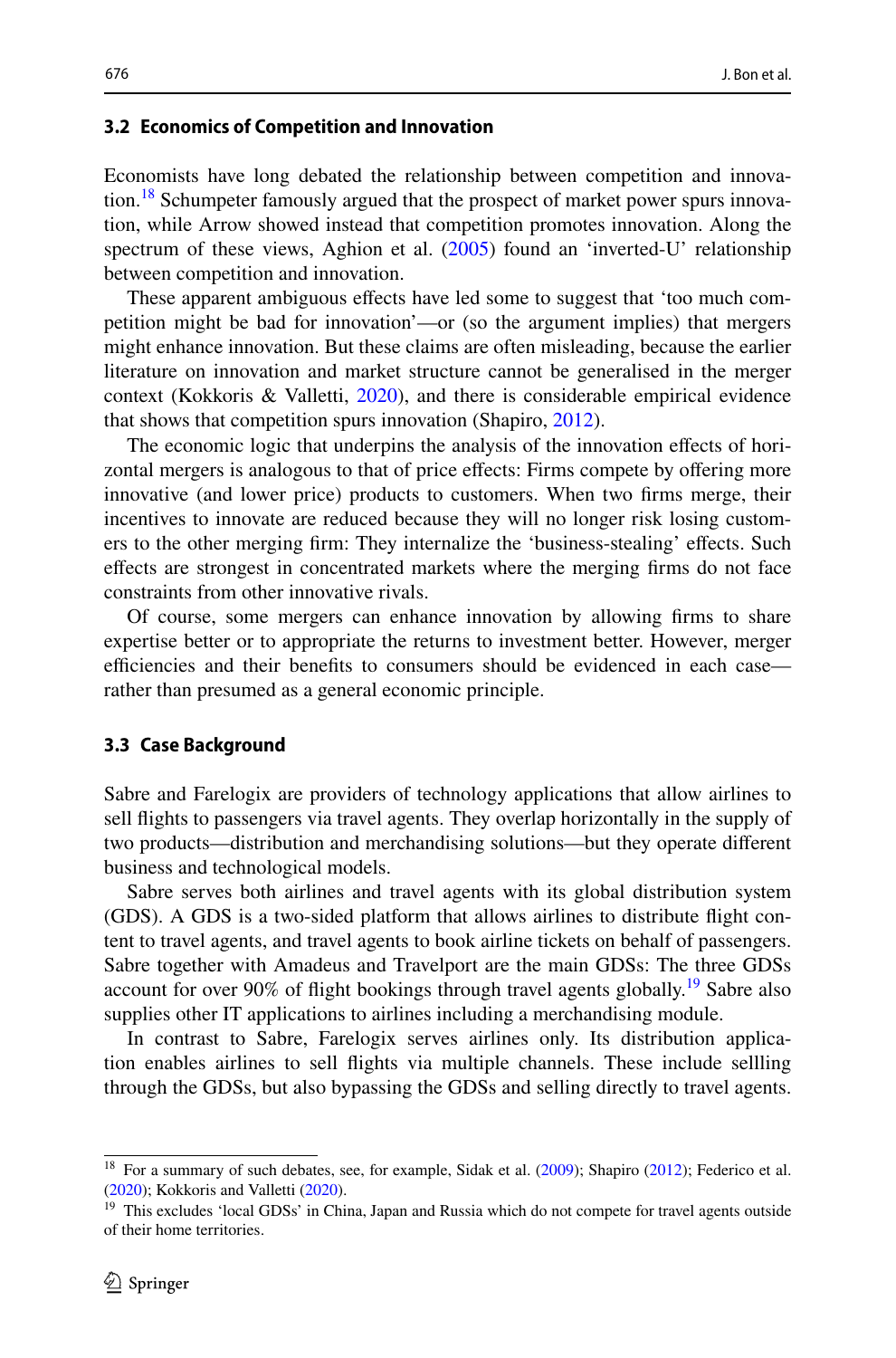Farelogix also supplies a merchandising application that allows airlines to sell ancillaries—such as extra checked luggage, seat upgrade, and meal options, etc.—as part of the fight ofering to passengers.

The proposed merger took place in an industry that is undergoing a complex modernisation process: Today GDSs use an old messaging standard that limits airlines' ability to create dynamic offers and to sell merchandising ancillaries. In response to airlines' demand, Farelogix pioneered a new standard known as "New Distribution Capability" (NDC). Farelogix's NDC-compatible merchandising and distribution applications allow airlines to exercise greater control over ways of selling fights and hence to reduce reliance on the GDSs. The growing adoption of NDC has given rise to competitive responses from GDSs—including from Sabre—as we explain below.<sup>[20](#page-12-0)</sup>

#### **3.4 CMA's Assessments**

All merger assessments entail addressing one core question: How would a merger afect competition relative to a world without the merger? Finding the right evidence to answer this question can be challenging in dynamic markets. This section frst summarises the CMA's theories of harm and fndings, and then discusses the analytical approach and evidence that was used in the assessment of *Sabre/Farelogix*. [21](#page-12-1)

#### **3.4.1 Theories of Harm and Findings**

The CMA found that the merger would give rise to a substantial lessening of competition based on two interlinked horizontal unilateral theories of harm: The frst theory relates to the supply of *merchandising* applications. In this market, Farelogix enjoys a 'best-in-class' reputation, and its product is used by some of the largest airlines in the world. Amadeus is another signifcant competitor. By contrast, Sabre lagged far behind Farelogix and Amadeus. The CMA was concerned that, despite Sabre's very small market share, it had a strong incentive to develop a new merchandising solution to meet airlines' demand; and absent the merger, Sabre would expand and become one of the three signifcant competitors alongside Farelogix and Amadeus. Put diferently: Had Sabre acquired Farelogix, it would have abandoned its organic growth efort, and this would have reduced the number of signifcant competitors in the future from three to two.

Some commentators described such a concern as a 'reverse killer acquisition'.<sup>22</sup> In contrast to a so-called 'killer acquisition' whereby an acquirer eliminates the target's pipeline products, $^{23}$  in a 'reverse killer acquisition' an acquirer eliminates its own pipeline products. To elaborate on this using the current case: Sabre faced a choice between 'buy or build' to achieve its merchandising expansion. Sabre could

<span id="page-12-0"></span> $20$  Further details about the airline industry background can be found in CMA ( $2020b$ , ch. 7).

<span id="page-12-1"></span><sup>&</sup>lt;sup>21</sup> The CMA's reasoning and evidence are explained in detail in CMA ( $2020b$ , ch. 11).

<span id="page-12-2"></span><sup>&</sup>lt;sup>22</sup> Caffarra et al.  $(2020)$  $(2020)$ , Latham et al.  $(2020)$ .

<span id="page-12-3"></span> $23$  Cunningham et al.  $(2021)$  $(2021)$ .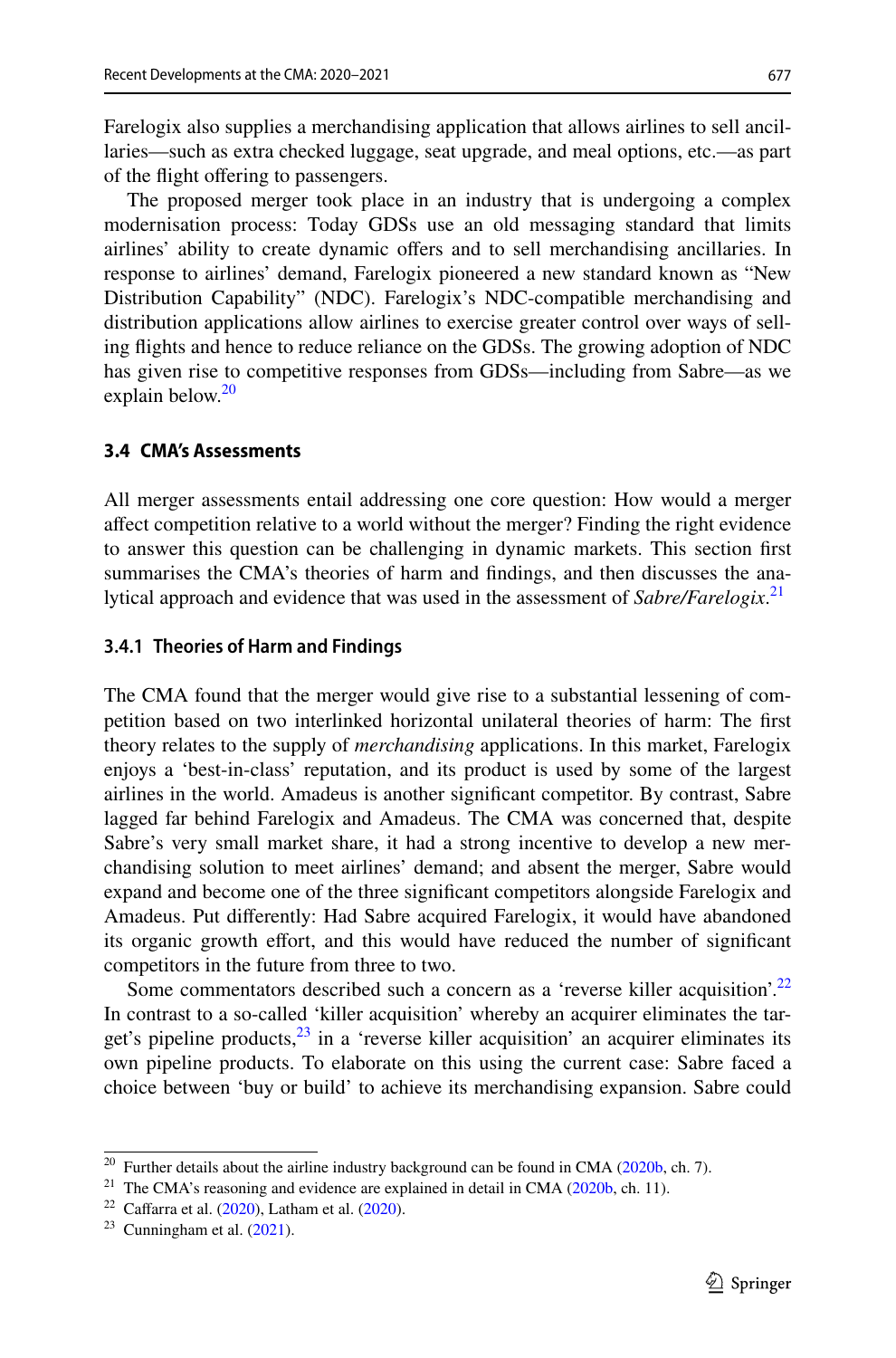simply *buy* Farelogix's capability through a merger and adopt its product. Had it done so, Sabre would have avoided the need to *build* its own products in response to customer demand and to the competitive threat posed by Farelogix. The merger would therefore 'kill' the organic innovations by the acquirer: Sabre.<sup>24</sup>

The second theory of harm concerns the supply of *distribution* applications. In this market, Sabre has a long-established position as one of the three main GDSs, while Farelogix's distribution product is dwarfed by the GDSs. Despite this, the CMA found that Farelogix was gaining traction with airlines and posed a direct threat to Sabre. Moreover, Farelogix's threat was reinforced by its strong merchandising product, which complements its distribution product in allowing airlines to sell dynamic fight ofers to passengers. Farelogix therefore posed a double threat to Sabre in both merchandising and distribution markets. The CMA concluded that Farelogix's competitive threats would have been lost had the merger proceeded, and that although Farelogix was a smaller and diferentiated competitor from the GDSs, it could have a signifcant impact in this concentrated distribution market.

The remainder of this section focuses on the merchandising theory of harm and explains its linkages with the distribution theory of harm where appropriate.

#### **3.4.2 Analytical Approach and Evidence**

The key challenge in *Sabre/Farelogix* was to predict how the airline industry and the parties' behaviour would evolve in a hypothetical future world if the merger did not proceed: the "counterfactuals". To do this, the CMA mainly relied on qualitative evidence to obtain insights into the commercial reality of the merging parties and the industry. This included hundreds of the parties' documents on business strategy, competitive monitoring, investment appraisal, and transaction valuation; and there were similar documents from their competitors and customers, as well as feedback from tens of market participants with direct knowledge of the demand requirements and industry trends.<sup>[25](#page-13-1)</sup>

Armed with such extensive evidence, the CMA adopted an 'incentive and ability' framework and showed that absent the merger: Sabre would innovate and expand in merchandising signifcantly; that Farelogix's competition would continue to drive Sabre and others to innovate; and that other future constraints would be insufficient to prevent harm to competition.

Understanding the economic *incentive* of a frm is a crucial step in predicting its behaviour. The CMA found that Sabre had a strategic incentive to expand in merchandising not only to capture growth opportunities in this product, but also to mitigate the risk of losing value in its GDS (distribution) business. This is intuitive within the following industry context:

<span id="page-13-0"></span><sup>&</sup>lt;sup>24</sup> Other cases in which the CMA considered similar theories of harm include PayPal/iZettle (2018); Illumina/PacBio (2020); Amazon/Deliveroo (2020).

<span id="page-13-1"></span><sup>&</sup>lt;sup>25</sup> See CMA ( $2020b$ , paragraphs 11.14–11.31), for an overview of all of the evidence that was assessed by the CMA in this case. The CMA set out such evidence in a fnal report and appendices of well over 700 pages altogether.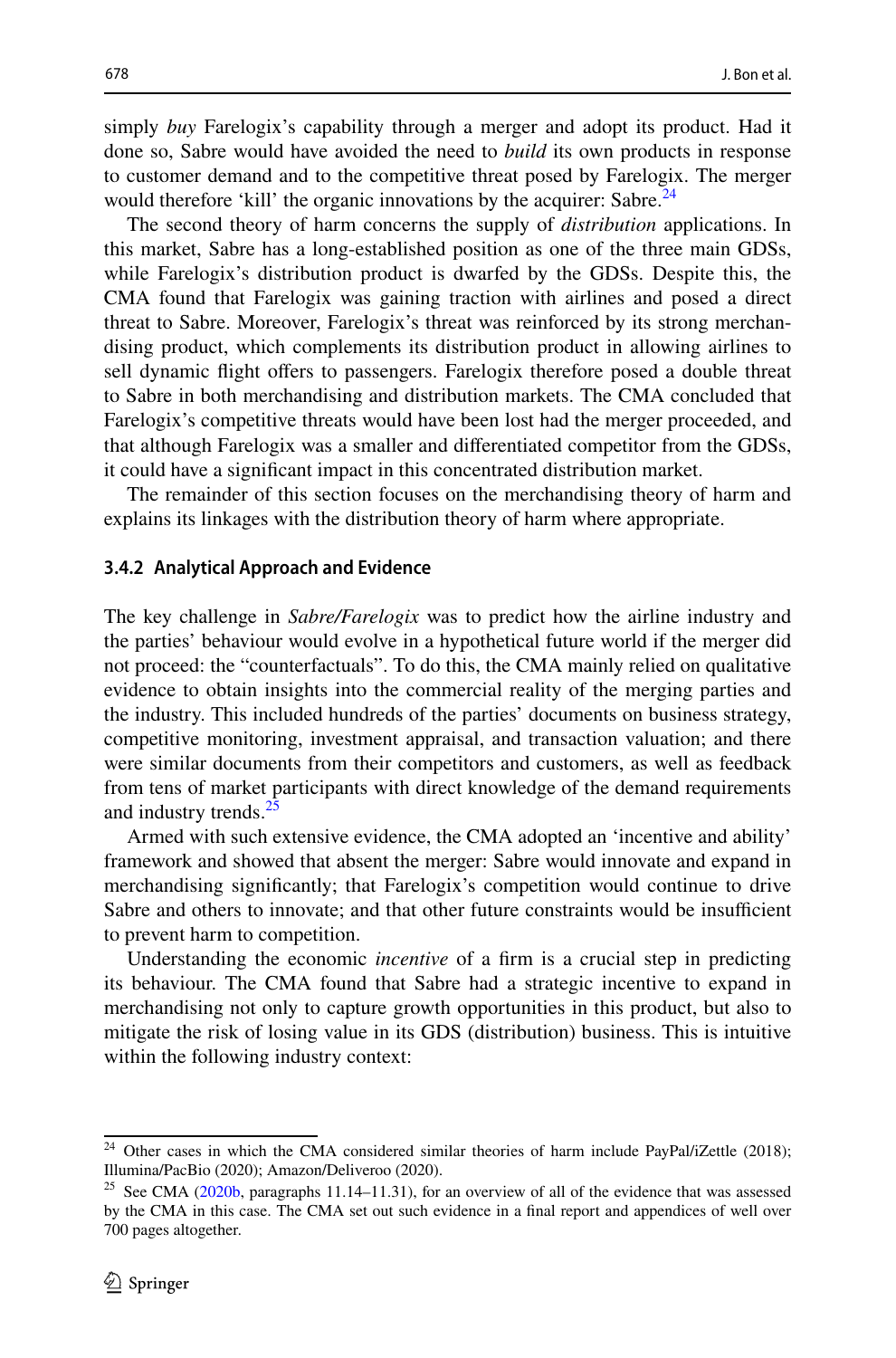First, airlines were seeking alternatives to the GDSs to create dynamic and personalised fight ofers to passengers. Traditionally, GDSs such as Sabre perform two functions for airlines: They create flight offers, and distribute them to travel agents. However, GDSs were less fexible than the options that were available to airlines when they sell on their own websites: e.g., to change prices in real-time; to include various merchandising ancillaries; or to personalise ofers to passengers. The CMA's analyses of airlines' strategy documents and other submissions revealed that a growing number of airlines were adopting NDC (which Farelogix had provided): a new standard which enables them to gain more control over the ofer-creation function from the GDSs, and to realise revenue opportunities in merchandising.<sup>[26](#page-14-0)</sup>

Second, Sabre lagged behind its competitors in meeting these airline demands. Farelogix, with its NDC-compatible merchandising and distribution solutions, has made inroads with airlines and allowed them to create and distribute dynamic and flexible offers to travel agents. In particular, Farelogix's merchandising solution is used by some of the largest airlines in the world; is widely perceived by customers and competitors as innovative and 'best-in-class'; and is evaluated favourably when airlines tender for suppliers of merchandising solutions. Another GDS (Amadeus) has also adopted NDC and developed an NDC-compatible merchandising product ahead of Sabre. As Sabre's distribution (GDS) and merchandising solutions were not NDC-compatible, its businesses in both markets were under threat.

The industry trends that were described above meant that Sabre had a strong incentive to catch up and upgrade its products, so as to avoid missing merchandising growth and losing value in its distribution business. Indeed, Sabre's strategy documents confrmed its intention to expand in merchandising. While specifc details remain confdential to the parties, these documents generally showed that Sabre perceived Farelogix as one of its two key competitors (along with Amadeus) when developing its merchandising and wider NDC strategy. $27$  This provides real-world evidence of competition driving a frm to innovate and allowed the CMA to dismiss the abstract and theoretical notion that 'too much competition might be bad for innovation'.

The CMA also found that Sabre's incentive to develop a new merchandising product was backed up by its *ability* to do so. A range of Sabre's investment strategies and planning documents showed that, before the merger, Sabre had been investing heavily in broader NDC solutions—including merchandising components—and it had already made proposals to some airlines. $28$  These actions demonstrated Sabre's ability and confdence to expand. Taking this together with Sabre's strong incentive and its track record in delivering fight applications to airlines generally, the CMA concluded that Sabre would be likely to introduce a new merchandising product and become a significant competitor within three to five years.

Similarly, the CMA analysed Farelogix's likely growth trajectory and found that it would have the ability and incentive to compete strongly as an independent

<span id="page-14-0"></span><sup>26</sup> See CMA [\(2020b](#page-26-6), paragraphs 10.75–10.78; Appendix F).

<span id="page-14-1"></span><sup>27</sup> CMA ([2020b,](#page-26-6) paras 9.78–9.81).

<span id="page-14-2"></span><sup>&</sup>lt;sup>28</sup> CMA ([2020b,](#page-26-6) paras 11.46–11.47).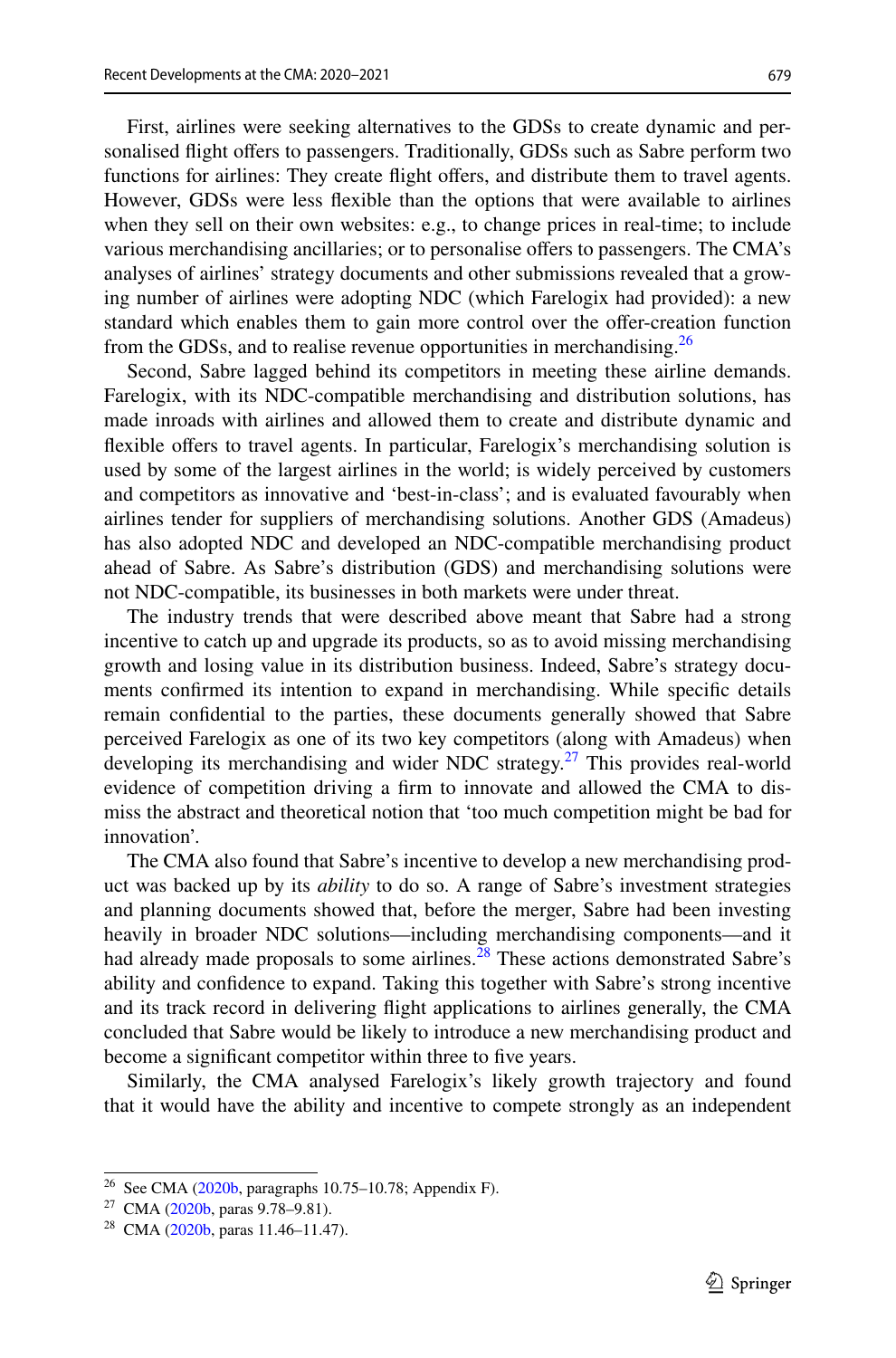firm.<sup>29</sup> This is based on Farelogix's continued success in winning and retaining contracts, its strong reputation among market participants, and its independent business model that is valued by customers in both merchandising and distribution markets. The CMA also assessed the parties' valuation models, which projected continued revenue growth for Farelogix. All these assessments enabled the CMA to dismiss the parties' contention that Farelogix would face challenges to scale up without this merger.

In addition to assessing the growth potential of the merging parties, the CMA used a consistent approach to analyse the potential for competitors to expand and constrain the parties. $30$  Beyond considering representations that were made by competitors and customers, the CMA examined internal documents on the competitive strategies and growth plans of all of the major competitors and found that none of them—other than Amadeus—had a combination of the ability and the incentive that was comparable to those of Sabre to expand in the merchandising market. Moreover, competitors' internal assessments of the competitive landscape and airlines' tender evaluations confrmed that these other merchandising suppliers were generally weaker than Farelogix and Amadeus. Therefore, the CMA concluded that any future constraints from other competitors' potential expansion would not be sufficient to prevent the harm to competition that would be caused by the merger.<sup>[31](#page-15-2)</sup>

#### **3.4.3 Initial Evaluation of Market Developments After the Merger Prohibition**

The parties abandoned the merger in May 2020 after the CMA's decision to prohibit it. This provides an interesting opportunity for us to observe and evaluate actual market developments without the merger: the merger counterfactual. As will be explained below, there are indications that the CMA's fndings are being borne out in reality.

Sabre has continued to expand its merchandising oferings. In November 2020 Sabre announced its plan to launch a 'Smart Retail Engine' in 2021, which inte-grates Google's merchandising solution through a partnership.<sup>[32](#page-15-3)</sup> Sabre's CEO described this new product as '*essentially a Farelogix replacement*', and in a more recent update, confirmed that this product was on track for rollout in Spring 2021.<sup>[33](#page-15-4)</sup> The ability for Sabre to execute this alternative expansion plan after it abandoned the merger with Farelogix—and to have done it relatively quickly—refutes the parties'

<span id="page-15-0"></span><sup>29</sup> CMA ([2020b,](#page-26-6) paras 11.49–11.50; 11.56–11.60).

<span id="page-15-1"></span><sup>30</sup> CMA ([2020b,](#page-26-6) paras 11.69–11.93).

<span id="page-15-2"></span><sup>&</sup>lt;sup>31</sup> In *PayPal/iZettle* (2018), the CMA found that PayPal had the ability and incentive to expand significantly and become a stronger competitor of mobile point-of-sale (mPOS) services without the merger. While this fnding is not dissimilar to that for Sabre in this case, the CMA cleared *PayPal/iZettle* after taking account of the evidence of the growing competitive constraints from PayPal's mPOS rivals as well as the strengths of other traditional point-of-sale service providers.

<span id="page-15-3"></span><sup>&</sup>lt;sup>32</sup> Sabre press release, 4 November 2020, Sabre Unveils First Product Powered by its Proprietary Sabre Travel AI ™ Technology.

<span id="page-15-4"></span><sup>&</sup>lt;sup>33</sup> Sabre earnings calls, Q3 2020 and Q1 2021.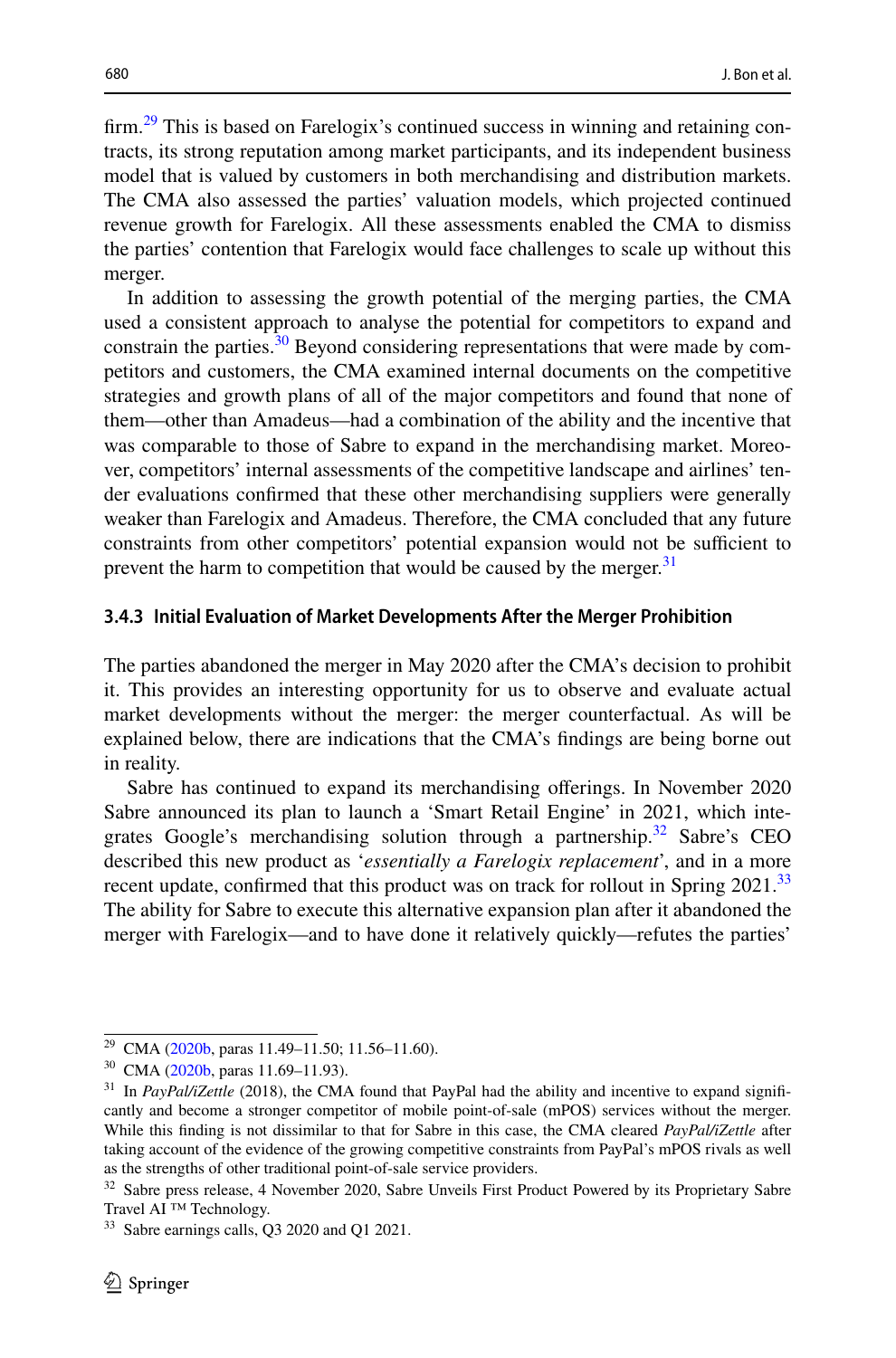contention during the merger investigation that a fundamental change in Sabre's market position was implausible.

Farelogix also continues to compete independently of Sabre and other GDSs. Three months after the merger was abandoned, Farelogix was acquired by Accelya: a travel technology provider that is active in adjacent markets but with no direct overlaps with Farelogix. The fact that Farelogix garnered interest from another buyer so quickly—despite the onset of the Covid-19 pandemic at the time—is hardly surprising given its strong track record and industry reputation.

Overall, our initial evaluation of the market developments shows that Sabre's and Farelogix's independent product innovations have been preserved after the CMA's intervention against their merger.

#### **3.5 Lessons for Dynamic Merger Assessments**

The *Sabre/Farelogix* case provides a real-world example that confrms the economic logic that competition drives innovation. While this case concerns a relatively old industry that is undergoing a lengthy modernisation process, many of the insights apply equally to digital markets in which future dynamics are said to be uncertain. In particular, the case challenged some common contentions that have been put forward by parties and their advisers seeking regulatory approvals of dynamic mergers.

The most common, but in our view incorrect, contention is that competition authorities should refrain from intervening in dynamic mergers because of the uncertainties involved.[34](#page-16-0) The *Sabre/Farelogix* case shows that the CMA was able to manage such uncertainties and make reasonable predictions about counterfactuals. It is normal for companies and their investors to make decisions under uncertainties, and competition authorities can adopt a similar mindset to seek evidence and mitigate uncertainties—rather than defaulting to a clearance decision.

In this regard, company internal documents can tell us a great deal about the incentives and the ability of companies to innovate. In our experience, most businesses appraise their investment cases by asking questions such as: What are the industry trends? What do customers need? What threats are the companies responding to? What fnancial resources and technical capabilities do they need? How can they obtain such capabilities?

These are the same economic questions that assist in predicting business behaviour, and that competition authorities should—and can—address in dynamic merger assessments. Overall, while the CMA's evidence base in *Sabre/Farelogix* was largely qualitative, this does not undermine the robustness of its fndings: because they are grounded in the realities of the business and the industry.

Another misconceived argument is that competition authorities should not intervene in acquisitions of 'start-up' frms because these frms are uncertain to succeed. Such a view misses the broader harm that a merger may have on the competitive

<span id="page-16-0"></span><sup>&</sup>lt;sup>34</sup> Walker [\(2020](#page-27-2)) discussed the need for competition authorities to take more account of dynamic theories of harm, more forward looking about counterfactuals, and to accept more uncertainty in merger assessments in digital markets.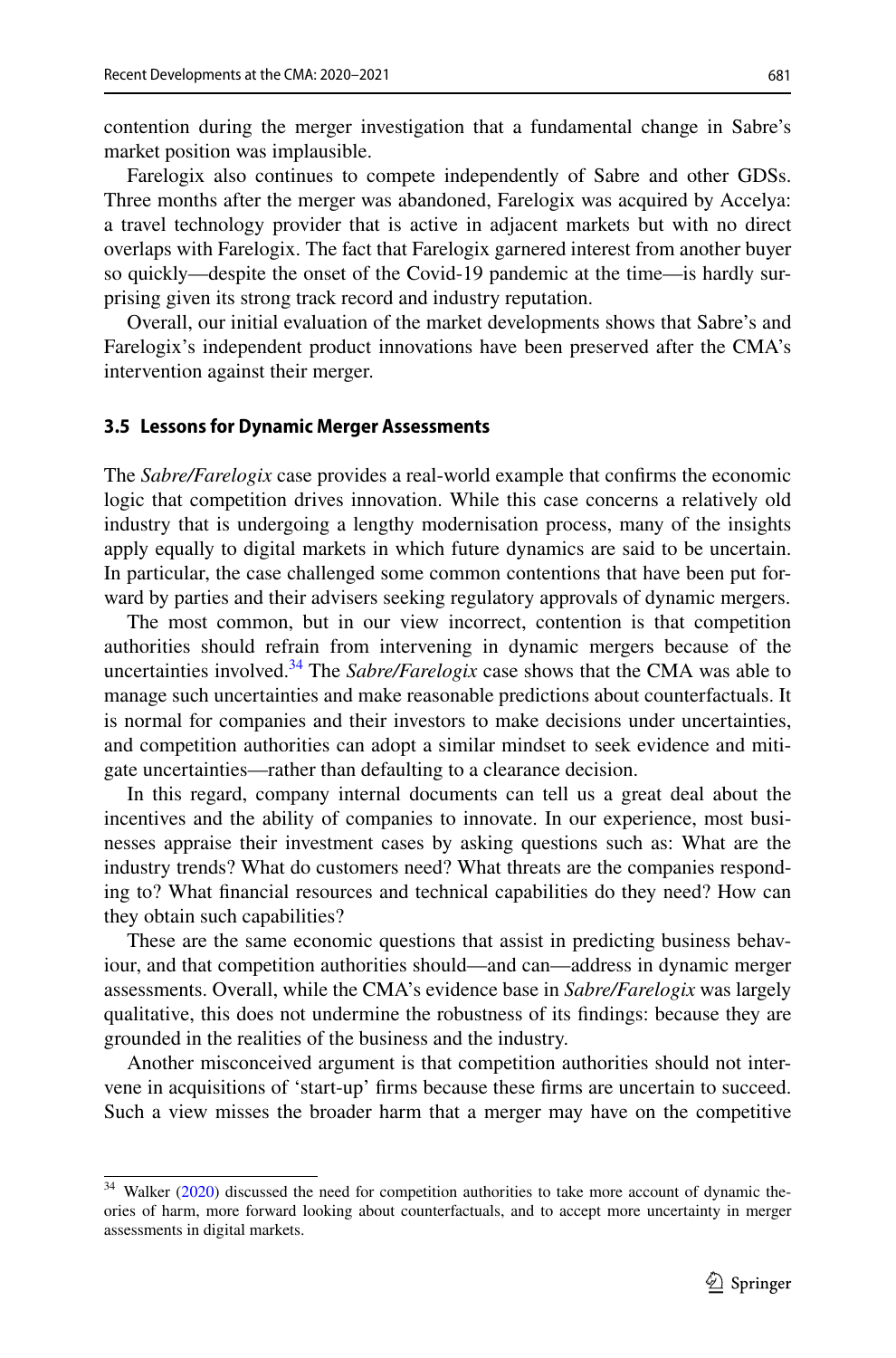process itself. The presence of an emerging credible threat can constantly drive other companies to innovate, as Farelogix does to Sabre and other competitors.<sup>35</sup> By eliminating a signifcant threat from the market, the acquisition of a start-up by an incumbent can cause an immediate and predictable harm to the competitive process even while the likelihood of an eventual success of that start-up remains uncertain.<sup>36</sup>

Efficiencies are another common justification that is put forward by parties that are acquiring start-up frms. For example, it is often argued that a resourceful acquirer can accelerate the growth of a start-up, or that the acquirer can draw on a start-up's talents to improve its products ('acquihire'). While these synergies may exist, competition authorities should question whether they can arise only through a merger and who would beneft from them. As occurred after the *Sabre/Farelogix* merger was abandoned, Farelogix was acquired by another company, and Sabre announced its new merchandising product through a partnership with Google.

These developments show that companies can use various means other than merging with a competitor to expand their capabilities. In the *Sabre/Farelogix* case, the benefts to consumers of preserving the competitive process—the variety of innovations and product choice—are likely to outweigh any synergies from a merger that might have primarily benefted the merging frms.

Finally, the *Sabre/Farelogix* case highlights the importance of understanding sources of competitive constraints over formalistic market defnitions in merger assessments. Market defnition appears to have played an important role in the US District Court's decision to rule in Sabre's favour in this case because, among other reasons, the court decided that Sabre's two-sided GDS platform did not compete with Farelogix's one-sided distribution product in a relevant market under US antitrust law. $37$  In contrast, the CMA's framework allowed it to put emphasis on assessing competitive constraints irrespective of whether the parties operate in one-sided or two-sided antitrust markets[.38](#page-17-3) Indeed, as will be discussed in Sect. [4](#page-18-0) below, the CMA's revised Merger Assessment Guidelines now anticipate a growing emphasis on competitive assessment over static market defnition, which is particularly important in dynamic industries where product features and customer demands are evolving and being shaped by the competitive process itself.

<span id="page-17-0"></span><sup>35</sup> *Facebook/Instagram* provides another example of an incumbent frm responding to an emerging competitive threat, in that case, through acquiring the company. According to Facebook internal email exchanges that were revealed in the US House Antitrust Subcommittee's hearing, Facebook CEO Mark Zuckerberg took the view that '*if [Instagram] grow to a large scale they could be very disruptive*' and accordingly Facebook's acquisition of Instagram was driven by both the intention to '*neutralize a potential competitor*' and to integrate Instagram's products with Facebook's. See [https://judiciary.house.gov/](https://judiciary.house.gov/uploadedfiles/0006322000063223.pdf) [uploadedfles/0006322000063223.pdf.](https://judiciary.house.gov/uploadedfiles/0006322000063223.pdf)

<span id="page-17-1"></span> $36$  This is reflected in the revised CMA Merger Assessment Guidelines, paragraph 5.20.

<span id="page-17-2"></span><sup>37</sup> *USA v. Sabre Corp.* et al*.* Opinion of Judge Stark, 7 April 2020, page 69.

<span id="page-17-3"></span><sup>&</sup>lt;sup>38</sup> Hatzitaskos et al. ([2021\)](#page-26-14) compares the decisions of the US Delaware District Court and the CMA in *Sabre/Farelogix.* The authors identify market defnition, structural case and presumption of harm, and the interpretation of the competitive efects evidence as the main areas of diferences.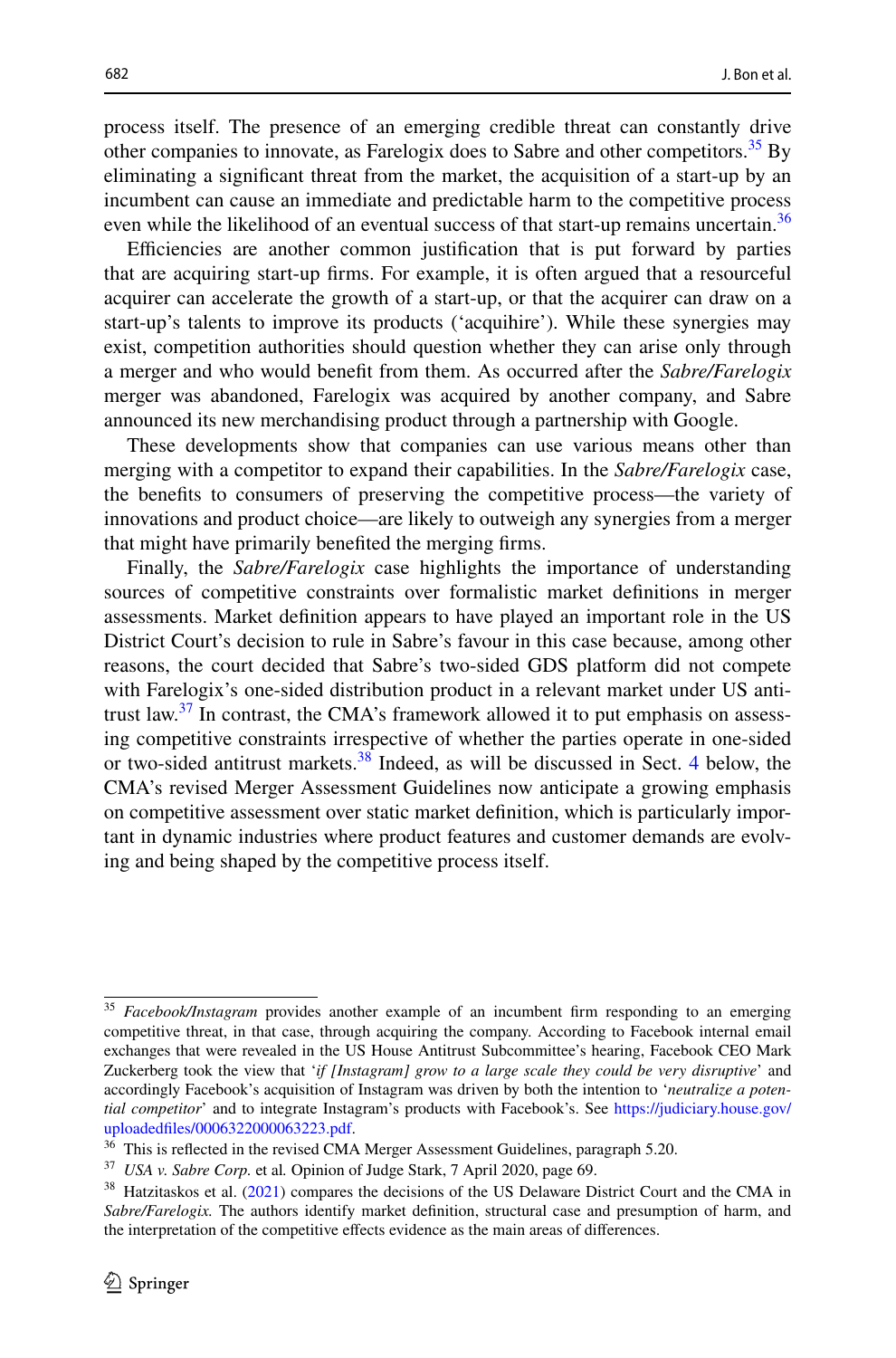### <span id="page-18-0"></span>**4 Revised Merger Assessment Guidelines**

### **4.1 Introduction**

The CMA is the UK's primary competition and consumer authority and has sole responsibility for the implementation of merger control in the UK. In support of that function, the CMA publishes Merger Assessment Phase 2 for an in-depth investigation, where the CMA assesses whether a merger gives rise to an SLC on 'the balance of probabilities'.

In 2020, the CMA began a process of updating its MAGs in order to bring them up to date and aligned with best practice: The previous version of the MAGs had been in place for over 10 years (Office of Fair Trading,  $2010$ ); and, in the intervening years, the CMA's approach to merger control evolved by building not only on its own experience of investigating mergers, but also on the experience of: other competition authorities; recent case law; and a number of relevant expert reports and academic literature.<sup>39</sup> Alongside these developments, the CMA also observed wider changes in the types of issues that it confronts in its assessment of mergers, including the evolution of digital technologies; and the associated impact on the types of goods and services that consumers consume and the manner in which businesses compete.

The CMA launched a public consultation on its proposed revisions to the guidance in November 2010, and fnally adopted the revised MAGs in March 2021 (CMA, [2021a\)](#page-26-16).

This section proceeds in two parts: First, we outline some of the signifcant changes that we made to the Guidelines with respect to market defnition, the treatment of uncertainty, and the counterfactual. Second, we focus on the CMA's new guidance as to its assessment of losses of potential and dynamic competition which represents one of the main ways in which the MAGs have been expanded and comment on some implications for the assessment of future mergers by the CMA.

### **4.2 Summary of Specifc Changes**

The CMA's revised MAGs contain signifcant updates across most aspects of merger assessment. The CMA has expanded or refned its guidance on a range of aspects of its assessment: two-sided markets; potential and dynamic competition; the 'failing frm' defence; mergers of frms that are active in many local areas; the foreclosure theories of harm; countervailing buyer power; entry and expansion; and market defnition. The CMA has also provided clarity over cross-cutting issues such as the role of non-price competition, and its approach to assessing and attaching weight to different types of evidence (CMA, [2020c](#page-26-17)).

<span id="page-18-1"></span> $39$  The CMA ([2020c\)](#page-26-17) sets out some of these documents in a consultation document.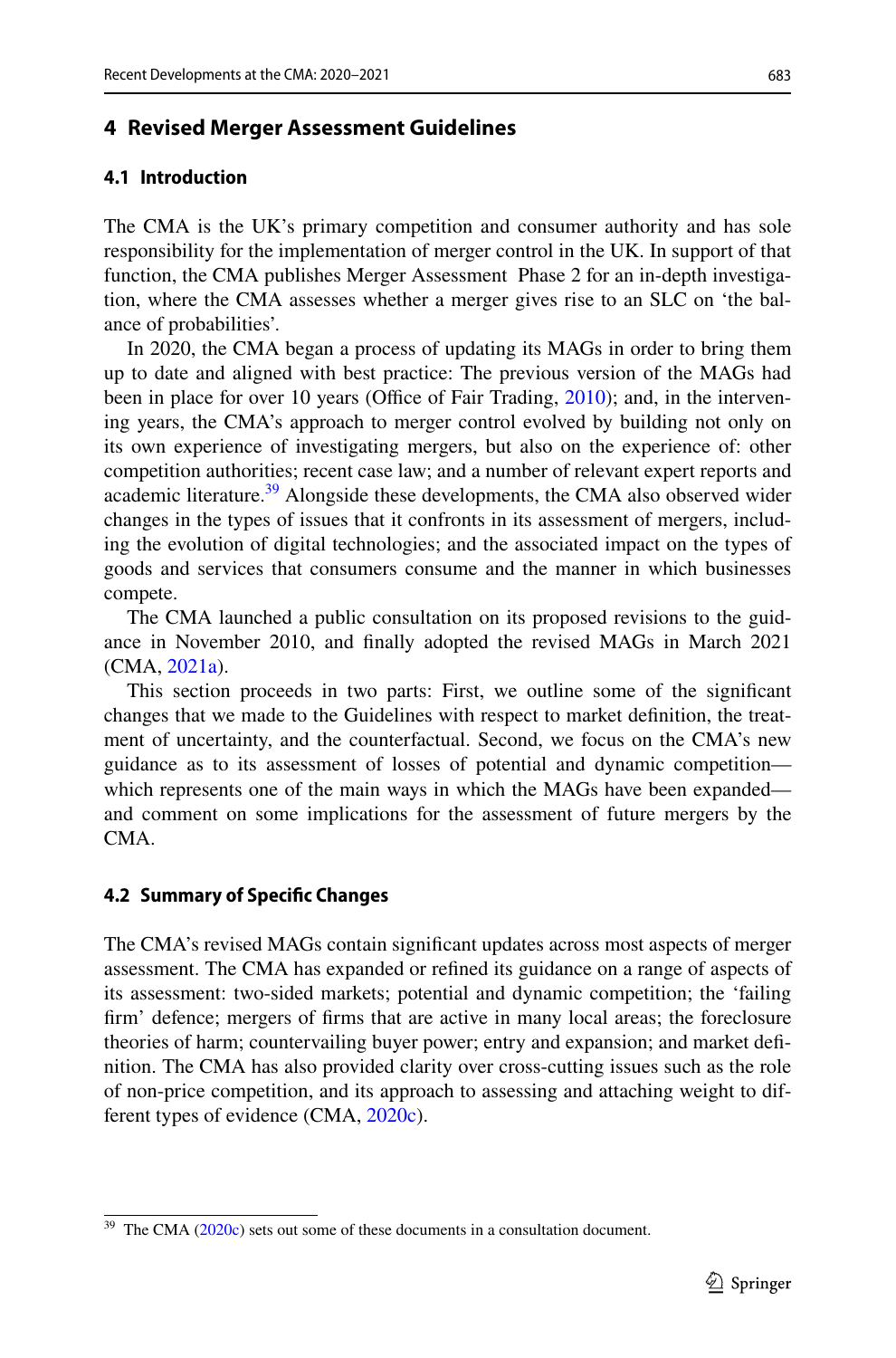In this subsection, we comment on some changes that were made by the CMA in relation to market defnition, the treatment of uncertainty, and the counterfactual.

### **4.2.1 Market Defnition**

In the revised MAGs, the CMA provided clarifcation on the role of market defnition and its use as an analytical tool in merger control. The revised MAGs explain that the CMA often relies on evidence that relates to closeness of competition which '*can often be interpreted without having defned the relevant market'* (CMA, [2021a](#page-26-16)). An implication of this is that the CMA could in some cases move directly to the consideration of evidence on closeness of competition—rather than conducting a market defnition exercise as a separate frst step.

The attraction of this approach is intuitive: Consider, for example, a case where the CMA is assessing competition between frms that supply diferentiated products, where it has considered: evidence from third parties on the merging parties' closest substitutes; evidence from internal documents on competitive benchmarking; and tender data that show which frms the merging frms tended to win or lose against. Each of these may provide the CMA with evidence as to the importance of the constraint that is exerted by the merging frms on each other—without frst having decided which products are 'inside' or 'outside' the market. In that context, there may be limited incremental evidentiary value to the CMA from a standalone market definition exercise.

In fact, the defnition of the relevant market may fow *from* the competitive assessment, rather than serve as a precursor step that must take place before it:

*There may be no need for the CMA's assessment of competitive efects to be based on a highly specifc description of any particular market defnition (including, for example, descriptions of the precise boundaries of the relevant markets and bright-line determinations of whether particular products or services fall within the relevant market). The CMA may take a simple approach to defning the market—for example, by describing the market as comprising the most important constraints on the merger frms that have been identifed in the CMA's assessment of competitive efects.*

This is not to say that market defnition is irrelevant. In some cases, the CMA may well fnd it helpful to consider market defnition. However, even in such cases, evidence that is considered in the CMA's competitive assessment is likely to be informative of the products that should be included or excluded—given that the CMA's assessment of competitive efects will '*often capture market dynamics more fully than formal market defnition*'.

### **4.2.2 Treatment of Uncertainty**

The revised MAGs contain a new section that describes how the CMA ascribes weight to evidence in diferent contexts. In this new section, the CMA has expanded on how it interprets evidence in the context of uncertainty. For example: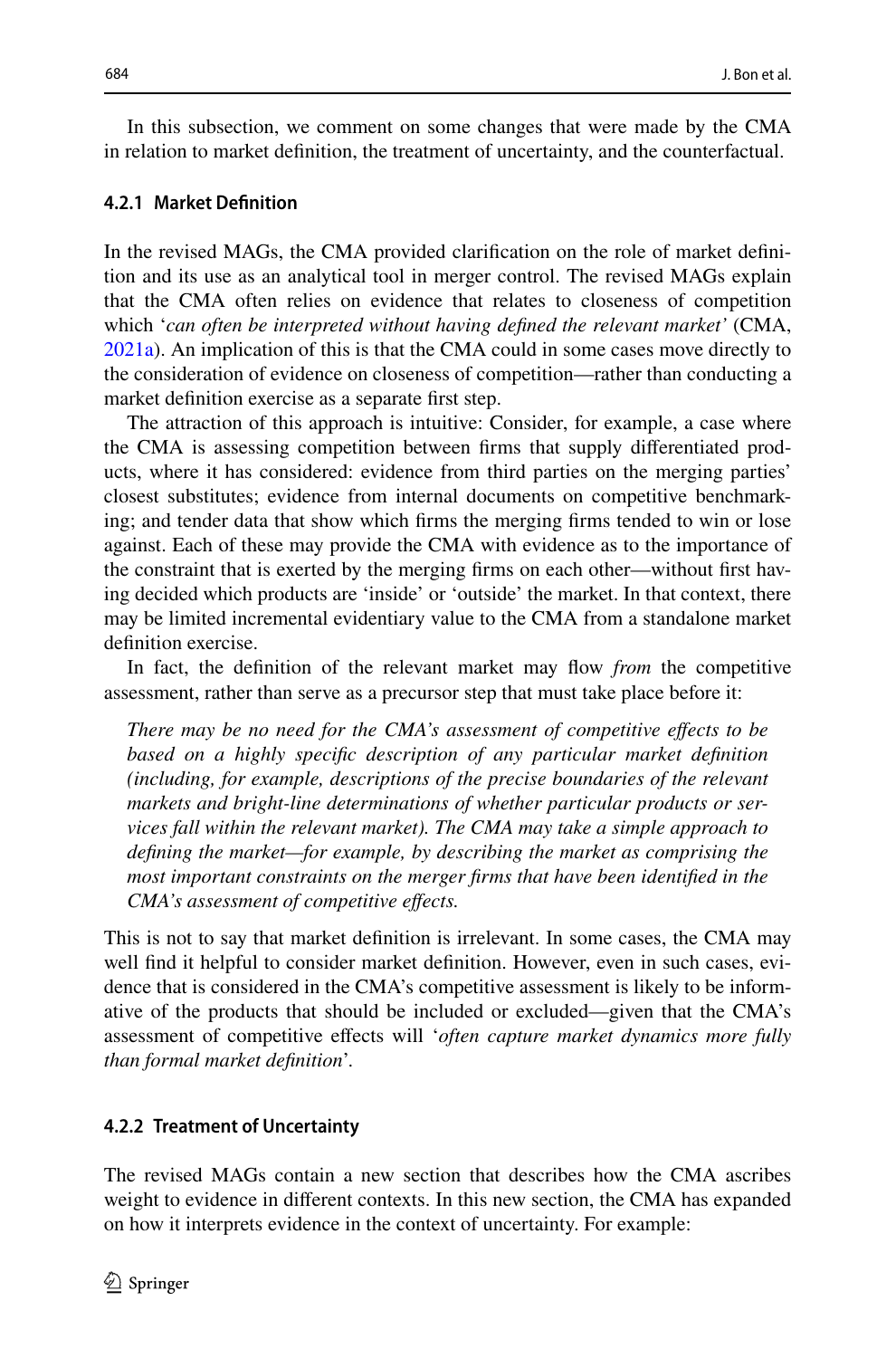*The fact that there may be some uncertainty in how the market is likely to develop in future is a relevant consideration but may not be determinative. It does not, by itself, reduce the likelihood that a merger could give rise to competition concerns, and the presence of some uncertainty therefore does not in itself preclude the CMA from fnding competition concerns on the basis of all the available evidence where the CMA is satisfed that the relevant standard of proof is met.*

Although merger assessments are inherently prospective, the new MAGs make clear that uncertainty does not of itself favour clearance. The implication is that—on the assumption that the CMA has been able to gather probative evidence on the likelihood of certain market developments coming to pass, and the evidence of those market developments coming to pass is more persuasive than the evidence to the contrary—the CMA may well attach weight to those market developments. The CMA will not be deterred from doing so simply because it cannot predict the market development with *confdence*.

#### **4.2.3 Counterfactual**

The CMA's updates to the MAGs clarifes its approach to assessing the counterfactual: the competitive situation that would have prevailed without the merger, and essentially the benchmark against which the CMA assesses the merger. The new MAGs indicate that the CMA's focus in establishing the counterfactual will generally be on developments that signifcantly afect the overall level of competition between the merger frms, which implies that more nuanced changes in competitive conditions or factors that afect third parties may be considered in the competitive assessment. The CMA will also avoid seeking to predict precise details—such as specifc product characteristics—or distinguishing between diferent scenarios that would have the same broad impact on competition between the merging frms: either to make it stronger or weaker.

The new MAGs also signal a greater willingness to consider potential market developments that stretch some years into the future.<sup>40</sup> The CMA makes clear that when doing so, it would also consider the potential for third-party entry and expansion and the scope for efficiencies over a similar timeframe.

The CMA also explicitly states that it will consider evidence on the ability and the incentive of the merger frms to enter or expand in competition with each other when considering the counterfactual. The implication of looking at ability and incentive is that the CMA may include entry or expansion by one or both of the merger frms in the counterfactual even absent explicit documented plans to enter, which refects the CMA's guidance that '*the decision to pursue a merger may supplant the creation of detailed business plans assessing alternative routes to enter* 

<span id="page-20-0"></span><sup>&</sup>lt;sup>40</sup> See paragraph 3.15 of the CMA's revised MAGs (CMA, [2021a\)](#page-26-16).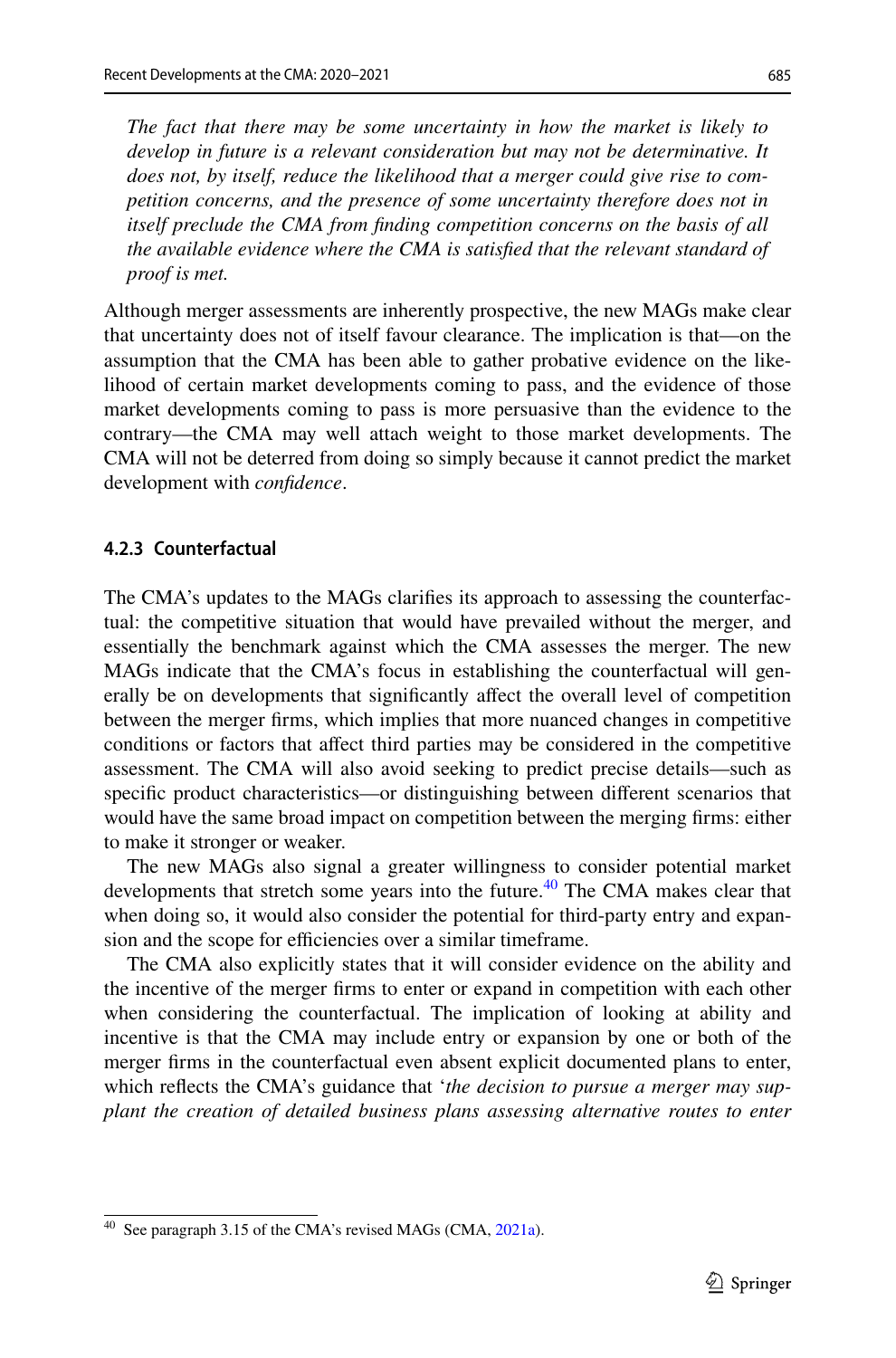*or expand*.' This is consistent with other areas of the CMA's assessment where evidence on abilities and incentives are considered as a matter of course.

#### **4.3 Potential and Dynamic Competition**

One important addition to the MAGs has been a signifcant expansion in the guidance provided by the CMA on its approach to the assessment of losses of potential and dynamic competition. This addition by the CMA refects the growing importance of digital markets and platforms, where the rise of new platforms may be an important dynamic of competition that plays out over long periods of time, and where concerns have been raised in relation to killer acquisitions and reverse killer acquisitions.<sup>41</sup> This subsection discusses the CMA's new guidance in relation to losses of dynamic competition and in particular: the economic reasoning behind this theory of harm; the implications for merger assessment; considerations that are relevant to the CMA's evidence and evidentiary standard; and the profle of mergers to which this theory of harm is more likely to be relevant.

In its previous guidance, the CMA's framework for considering losses of potential competition centred on two questions: "would the potential entrant be likely to enter absent the merger?"; and "Would such entry lead to greater competition?". Concerns arise where the answer to both questions is 'yes'.

This framework could be interpreted to presume that competition takes place only from some point in the future *after* entry or expansion has occurred. This in turn implies that entry is an exogenous event, and solely a *precursor* to competition, but not part of the competitive process. Under that presumption, if entry is 'unlikely', it follows that any logical consequence of that entry—including an increase in competition in the counterfactual—would also be 'unlikely'.

But this misunderstands the competitive process and could lead to an enforcement gap. Competition is the process by which frms win or retain customers by improving what they ofer. However, the ways that frms win or retain customers are not limited to fexing of short-run parameters of competition. Take the pharmaceutical sector, for example. In that sector, the 'quality' of a product—encompassing its efectiveness in treating symptoms, its safety and toxicity, the convenience of its administration, and so on—has an important infuence on product choice. However, that 'quality' is not easily fexed in response to competition once the treatment has been researched, trialed, and launched—at least not without conducting further research and trials. Therefore, the focus of short-run efforts to win customers naturally shifts towards aspects of the competitive ofering that are more fexible in the short-run, such as price or certain other aspects of quality or service.

But does this imply that the core aspects of treatment 'quality' are not relevant aspects of competition in the pharmaceutical sector? On the contrary: The investments that are made by pharmaceutical companies in developing new, higher-quality treatments are still a fundamental means by which they win new customers. Beyond

<span id="page-21-0"></span><sup>41</sup> See, for example, the preceding section on the *Sabre/Farelogix* merger.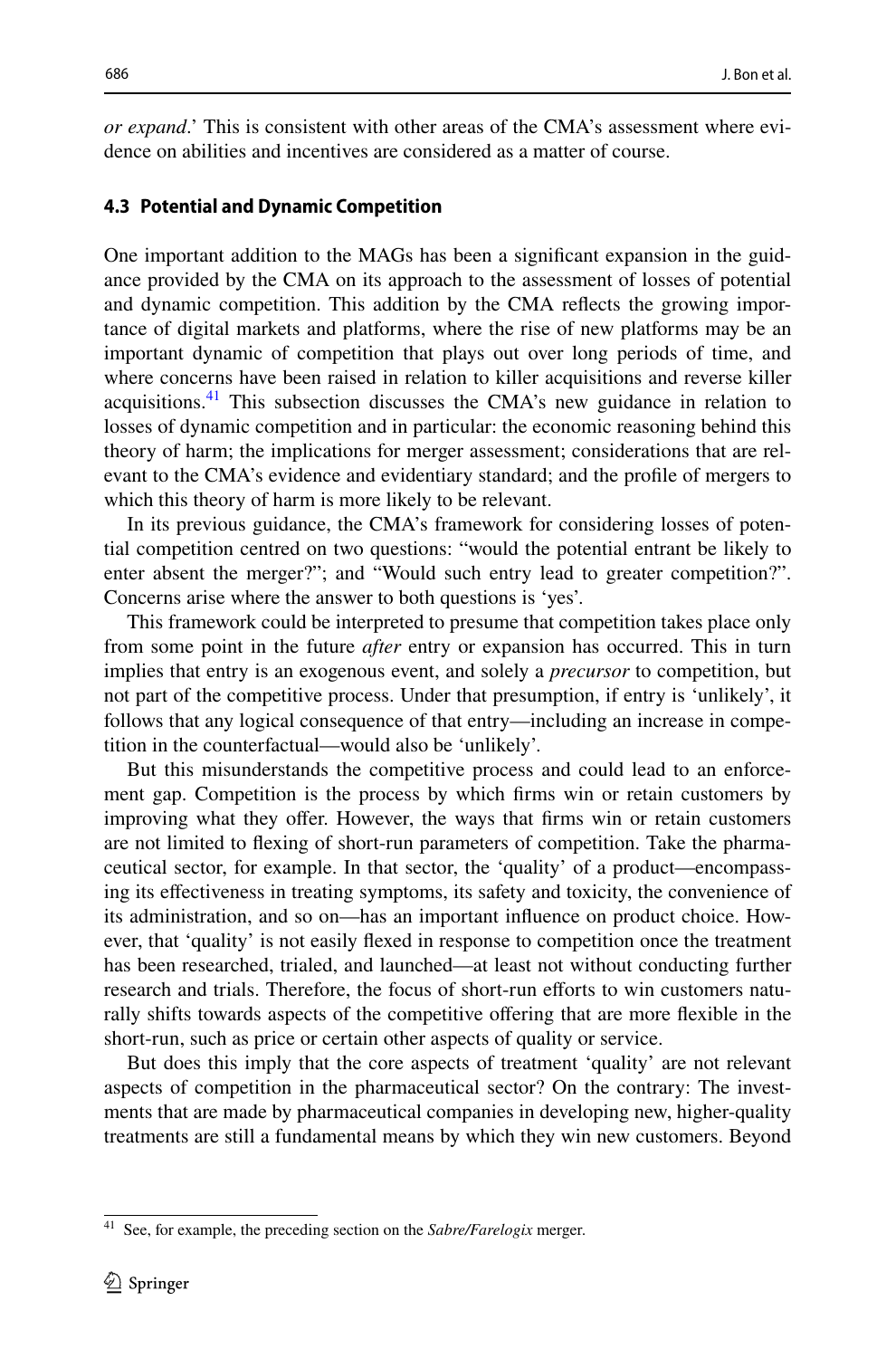pharmaceuticals, the eforts and investments of frms to innovate are a core means by which they compete—even if there is no *short-run* impact on the competitive ofering that could appeal to customers.

What this example underlines is that the efforts and investments that are made towards entry or expansion should be in some cases thought of as *part of the competitive process*, rather than as an exogenous event that should be assessed separately purely as a precursor to competition; and a model of competition that does not fully capture this business reality may lead to the omission of some competitive efects.

### **4.3.1 How Mergers Might Afect Dynamic Competition**

The CMA's updated MAGs clarify that mergers can harm this dynamic process of competition by afecting the incentives of dynamic competitors to enter or expand, or their incentive to respond to the entry or expansion of rivals. This is based on the following reasoning:

- Firms, when deciding whether to invest in new entry or expansion, choose to incur the short-run costs of investment in return for an expected long-run payoff from the profts on the eventual sales of the product. Some of these sales will come from entirely new demand, but some sales may also be 'stolen' from existing frms that are already active (or from other entrants who may enter frst).
- If a frm that would have invested in entry or expansion merges with an incumbent—or with another frm that is also investing in entering or expanding at the same time—their incentive to continue to make those same investments may be reduced if the sales that they can expect to win post-entry or expansion would have been stolen from the other merging party. This is because sales that are made to customers of the other merging party may no longer represent *incremental* sales from the perspective of the merged entity, and frms that make investment decisions will rationally only take incremental sales into account when appraising investments. Similar reasoning is set out in Federico et al. ([2020\)](#page-26-10).
- Furthermore, incumbent frms may—pre-merger—have an incentive to respond to the threat of entry or expansion by rivals, because rival entry or expansion represents a threat to the future profts of the incumbent. To defend those profts, incumbent frms may have an incentive to act now to invest in improving their own future ability to compete.

The implications of this is that even two frms that are not currently substitutes for each other—for example, because one is not present in the market—can induce each other to make investments that have value to consumers. A reduction in those efforts that is brought about by a merger represents harm to competition in the present and not just at some distant point in the future. Such harm can arise even where the eventual success of a rival cannot be predicted confdently—for example, whether it would have a large effect.

The assumption that frms' investment behaviour accounts for their future sales and profts in this way refects a much more realistic model of frm behaviour than static models that assume that frms set price and quality while considering only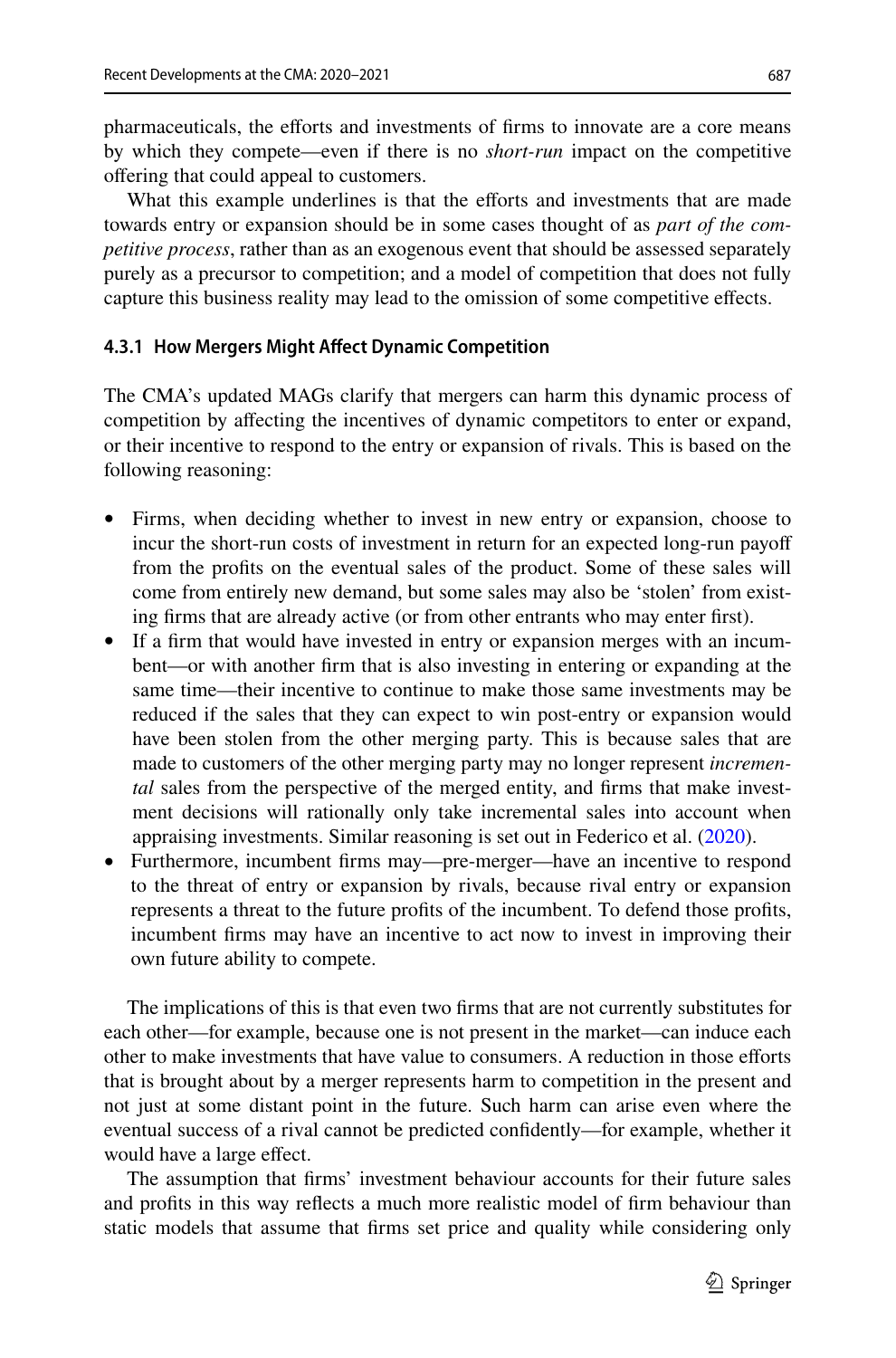short-run profts. Just as merger control authorities are forward-looking, so too are the frms that they assess.

#### **4.3.2 Implications for Merger Assessment**

An important implication is that dynamic competition concerns may arise even when the likelihood of successful entry or expansion is not 50% or greater.

To return to the example of pharmaceuticals: Consider an example where one incumbent frm has the only available treatment for a rare disease, which is used to treat all patients. It merges with a frm with an in-the-pipeline treatment that has a 40% chance of being launched successfully. The incumbent is currently investing in its product by researching a less burdensome mode of administration—say, a tablet instead of an injection—which healthcare providers are not willing to pay more for, but would increase patient loyalty.

Given that there is only one existing treatment, the large majority of the pipeline treatment's eventual sales (if it is successful) will likely be 'stolen' from the incumbent. Given this, the merger would likely make investment in the pipeline treatment much less attractive. The incumbent's incentive to develop a new mode of administration may also be substantially diminished—given that the pipeline treatment is the only real threat to its current position.

A reduction in these eforts would be a harm to dynamic competition—even though the entrant only has a 40% chance of actually selling its product in the future. However, under the traditional framework that was outlined above, the CMA could still receive arguments (from the merger's proponents) that competition was *unlikely* to have arisen in the counterfactual, simply because there was a less than 40% chance of the pipeline treatment actually coming to market, and that there therefore could be no substantial lessening of competition at the relevant legal standard—even in a scenario where the CMA found clear evidence that the incumbent *planned to* discontinue investment in the pipeline treatment immediately after completing the merger.

To accept this argument would be to ignore the point that the efforts towards entry and expansion have economic value to consumers today. By way of analogy, a consumer holding a raffle ticket with a  $40\%$  chance of winning a significant prize is better off than a consumer holding no ticket at all.

### **4.3.3 Evidence**

The relevant legislation requires that the CMA must meet a 'balance of probabilities' standard in order to fnd that a merger gives rise to an SLC at Phase 2; this is interpreted to mean a greater than 50% likelihood based on the totality of the evidence the CMA has considered. In the context of the previous discussion, some respondents to the CMA's consultation asked the CMA to clarify that dynamic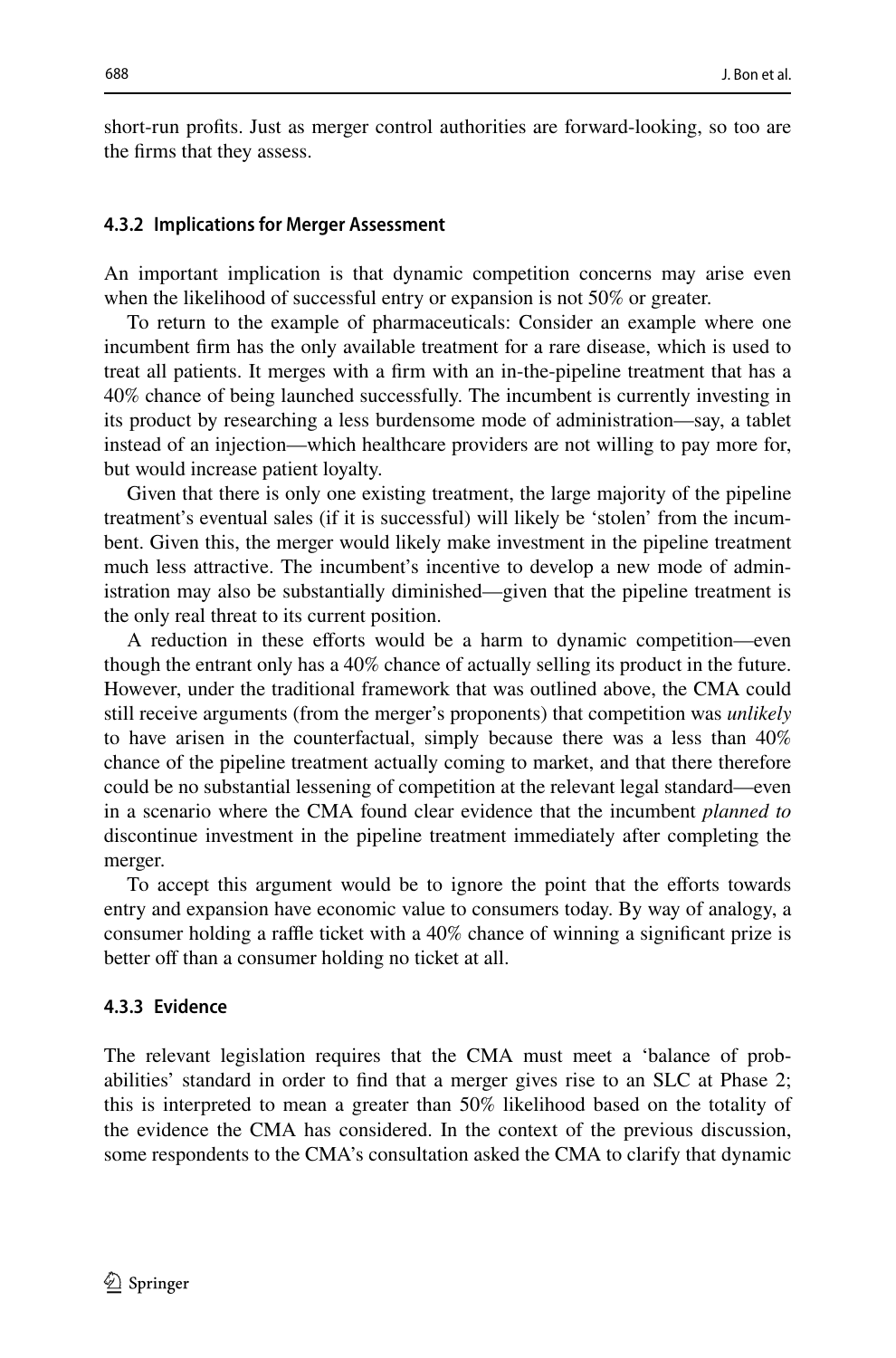losses of competition would not change that legal standard.<sup>42</sup> The CMA was clear in its response that the legal standard is not affected by this change to its  $MAGs$ .<sup>[43](#page-24-1)</sup> The implication is that the CMA must, at Phase 2, fnd that there is a greater than 50% likelihood that the innovation eforts of dynamic competitors would be reduced by a merger, and that such a reduction in innovation efforts amounts to a *substantial* lessening of competition.

A reduction in eforts towards a new product may not always constitute a substantial lessening of competition. In markets where there is already a wide range of products and where there is already plenty of existing competition, a reduction in efforts towards launching products may not be as concerning as in other markets where choice or competition is limited.

In terms of evidentiary requirements, the assessment of dynamic theories of harm will likely rely on similar evidence to that gathered for potential competition cases: evidence on the likelihood that the parties would enter or expand, and evidence on the importance of that eventual entry or expansion to consumers in the form of increased competition or range.

Some submissions that responded to the CMA's consultation suggested that dynamic losses of competition may be relevant only in cases where the CMA has identified explicit evidence that dynamic constraints are perceived as such.<sup>44</sup> However, this would be an inappropriate bar to set. Evidence on incentives are important and valid—even in the absence of documentation that explicitly sets out the perceptions or intentions of the merging frms. To insist on the latter would create an enforcement gap with respect to frms that account for merger control risk when generating internal documents. In its new MAGs, the CMA underscores the role of incentives in its assessment—not just in relation to losses of dynamic competition but more widely:

*The CMA may take into account any evidence of an explicit intention on the part of the merger firms to take a particular course of action that would be consistent with an SLC, such as raising prices, foreclosing a rival, reducing their eforts to innovate, or to enter or expand in a market absent a merger. However, there is no requirement for the CMA to fnd any such direct evidence of explicit intentions, and the CMA will often rely on an assessment of the frms' economic incentives.*

The CMA has already considered this type of theory of harm prior to the new MAGs' publication. As was set out in the preceding section, in *Sabre/Farelogix* the CMA was concerned about the elimination of a threat to Sabre that would result in harm to the competitive process because of reduced incentives for Sabre to innovate to protect its future profts from Farelogix. In *Illumina/Pacifc Biosciences*, the CMA was investigating a merger that involved two suppliers that were developing systems to sequence DNA. The CMA provisionally found: that Pacifc Biosciences

<span id="page-24-0"></span><sup>&</sup>lt;sup>42</sup> See paragraph 2.53 (c) the CMA's summary of responses to the consultation (CMA,  $2021b$ ).

<span id="page-24-1"></span><sup>&</sup>lt;sup>43</sup> See paragraph 2.61 in the CMA's summary of responses to the consultation (CMA, [2021b](#page-26-18)).

<span id="page-24-2"></span><sup>&</sup>lt;sup>44</sup> See paragraph 2.53 of the consultation document (CMA, [2020c\)](#page-26-17).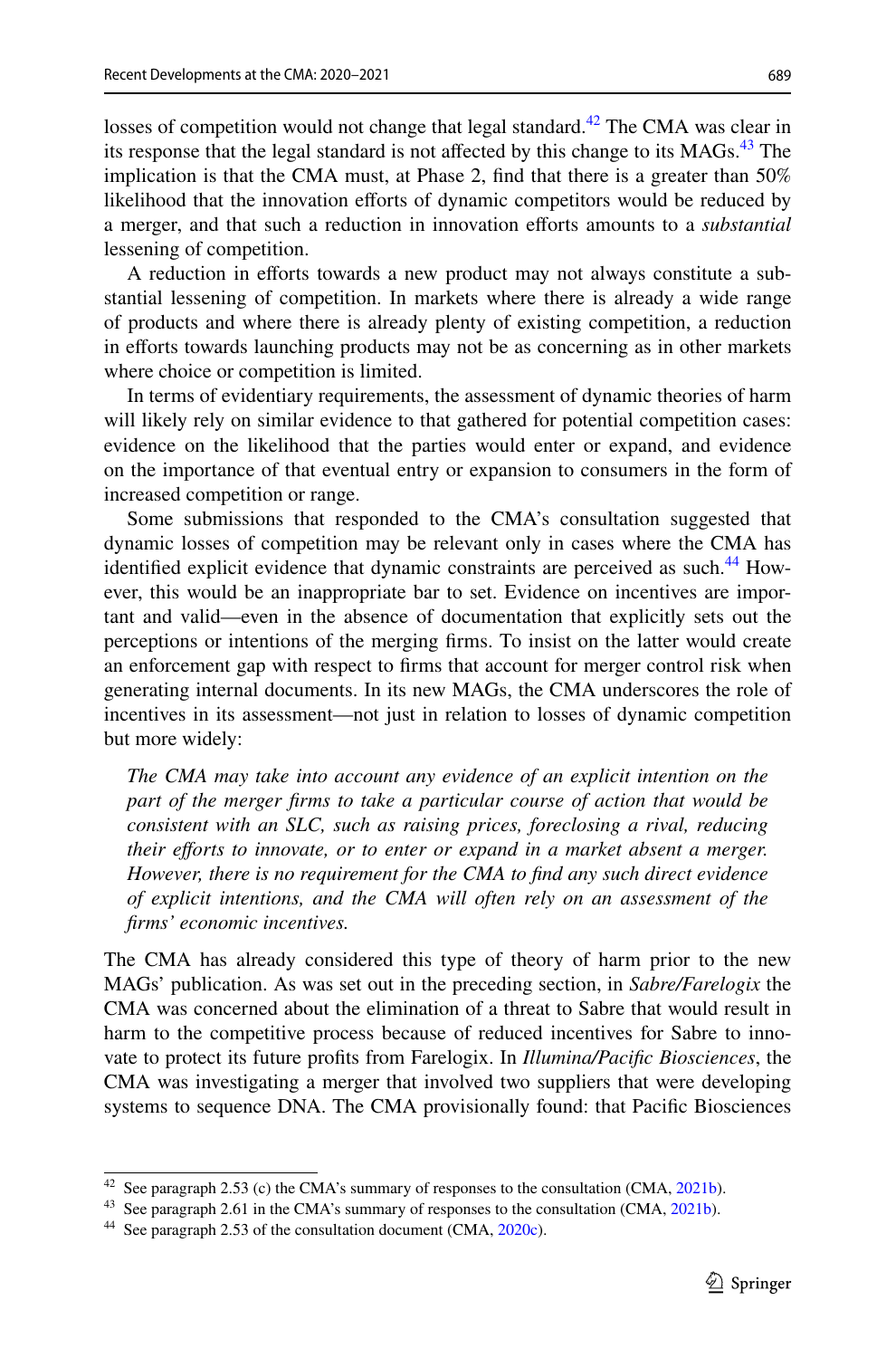represented a threat to Illumina's future profts; that this was a factor that was driving Illumina's innovation eforts at the time; and that the merger would lead to a shift in R&D away from research that they would have done absent the merger  $(CMA, 2019).$  $(CMA, 2019).$  $(CMA, 2019).$ <sup>[45](#page-25-0)</sup>

#### **4.3.4 Relevance to Individual Mergers**

It is unlikely that dynamic theories of harm will be relevant in all cases. The above discussion points to certain circumstances where a dynamic assessment may be more or less important:

First, it may be more appropriate to consider losses of dynamic competition in sectors where long-run efforts and investments are the way that firms flex aspects of their ofer that are important to consumers. In this respect it is important to note that eforts towards entry and expansion is a broad term: Examples that are listed by the CMA in the new MAGs include: investing in a brand; building up consumer loyalty; or selling at a loss to develop a reputation or build up a network of customers on a platform.

Second, losses of dynamic competition may be less relevant when the decisions by frms to enter or expand can be taken in relatively short order and are not subject to substantial uncertainty. For example, in scenarios where the decision by a retail frm to enter a new local area would lead to relatively rapid entry with relatively little uncertainty, it may be simpler to consider a merger that involves potential competitors under the traditional framework of a loss of future competition.

Third, the relevance of losses of dynamic competition will naturally depend on the importance of dynamic constraints. In some industries where there is a wide range of products and competitors, the loss of a dynamic competitor may be less likely to lead to a competition concern. However, there may be exceptions to this: for example, a scenario where a dynamic competitor threatens to disrupt an entire industry with a new business model, and the signifcance of this threat drives incumbent firms to make innovation efforts beyond the lesser efforts that they would make simply to keep up with incumbents.

### **4.4 Conclusion**

The CMA has made a range of updates to its MAGs that touch on a wide range of aspects of its approach to merger assessment to refect recent developments and the CMA's experience in the 10 years since its previous guidelines were published. The new MAGs provide greater clarity about the role of market defnition and the potential for the CMA to place greater emphasis on a direct assessment of competitive

<span id="page-25-0"></span><sup>45</sup> See paragraphs 8.333 and 8.334 of the CMA's provisional fndings on the Illumina/Pacifc Biosciences case (CMA, [2019](#page-26-19)), for example. The merger between Illumina and Pacifc Biosciences was abandoned following the CMA's provisional fndings, and the CMA therefore did not publish a fnal report.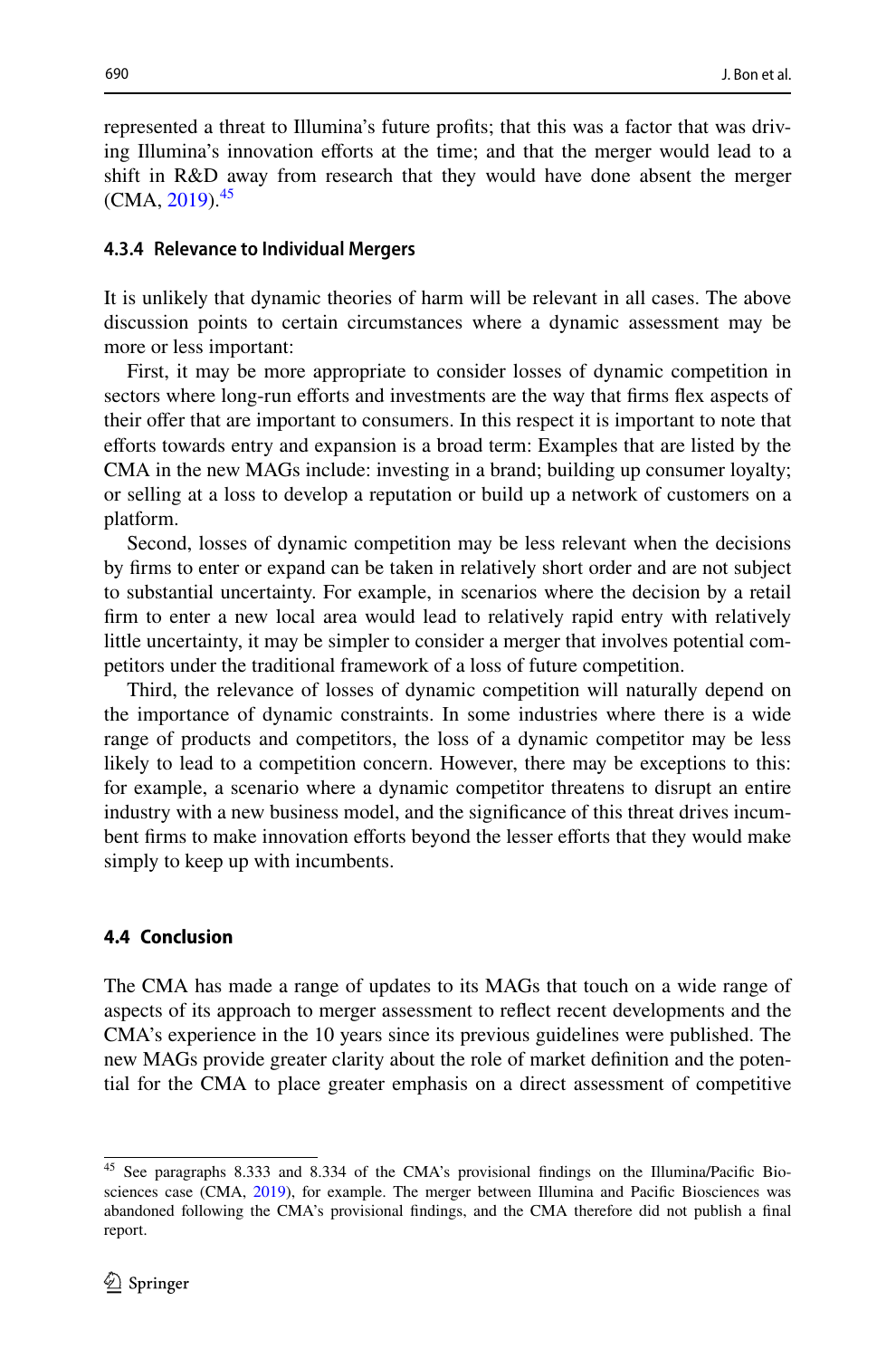efects; the ability of the CMA to consider developments of competition over the longer term—even when subject to signifcant uncertainty; and the potential role for losses of dynamic competition that afect innovation incentives.

### **References**

- <span id="page-26-7"></span>Aghion, P., Bloom, N., Blundell, R., Grifth, R., & Howitt, P. (2005). Competition and innovation: an inverted-U relationship. *The Quarterly Journal of Economics, 120*(2), 701–728. [https://doi.org/10.](https://doi.org/10.1093/qje/120.2.701) [1093/qje/120.2.701](https://doi.org/10.1093/qje/120.2.701)
- <span id="page-26-11"></span>Cafarra, C., Crawford, G. & Valletti, T., (2020). 'How tech rolls': Potential competition and 'reverse' killer acquisitions, VoxEU.
- <span id="page-26-19"></span>CMA (2019). *Anticipated acquisition by Illumina*, Inc. of Pacifc Biosciences of California, Inc.; Provisional Findings Report. Retrieved July 20, 2021 from CMA website: Illumina Pacbio: Provisional fndings report (publishing.service.gov.uk).
- <span id="page-26-4"></span>CMA (2020a). *Funerals market investigation*. Final Report, 18 December 2020: Funerals Market Investigation fnal report (publishing.service.gov.uk).
- <span id="page-26-6"></span>CMA (2020b). Anticipated acquisition by Sabre Corporation of Farelogix Inc. Final report, 9 April 2020: Sabre / Farelogix fnal report (publishing.service.gov.uk).
- <span id="page-26-17"></span>CMA (2020c). *Draft revised merger assessment guidelines: Consultation document*, November 2020. Retrieved July 30, 2021, from CMA website: Draft revised Merger Assessment Guidelines: Consultation (publishing.service.gov.uk).
- <span id="page-26-16"></span>CMA (2021a). *Merger Assessment Guidelines*, March 2021. Retrieved July 30, 2021, from CMA website: Merger Assessment Guidelines (CMA129) (publishing.service.gov.uk).
- <span id="page-26-18"></span>CMA (2021b). *Revised merger assessment guidelines: Summary of response to the consultation*. Retrieved July 30, 2021, from CMA website: Revised Merger Assessment Guidelines: Summary of responses to the consultation (publishing.service.gov.uk).
- <span id="page-26-0"></span>Competition appeal tribunal (2021), *GSK and others v competition and markets authority*, Supplementary Judgment [2021] CAT 9, 10 May 2021. 1251/1/12/16; 1252/1/12/16; 1253/1/12/16; 1254/1/12/16; 1255/1/12/16 Generics UK Limited; GlaxoSmithKline PLC; Xellia Pharmaceuticals APS (2) Alpharma LLC; Actavis UK Limited; Merck KGaA v Competition and Markets Authority - Judgment [2021] CAT 9 | 10 May 2021 (catribunal.org.uk).
- <span id="page-26-13"></span>Cunningham, C., Ederer, F., & Ma, S. (2021). Killer acquisitions. *Journal of Political Economy, 129*(3), 649–702.
- <span id="page-26-1"></span>Edlin, A., Hemphill, S., Hovenkamp, H., & Shapiro, C. (2013). Activating actavis. *Antitrust, 28*(1), 16–23.
- <span id="page-26-2"></span>Edlin, A. S., Hemphill, S., Hovenkamp, H., & Shapiro, C. (2014). Actavis and error costs: A reply to critics. *The Antitrust Source* pp.1-8.
- <span id="page-26-3"></span>European commission (2013), *Lundbeck Decision*, 19 June 2013: 39226\_8310\_11.pdf (europa.eu).
- <span id="page-26-10"></span>Federico, G., Scott Morton, F., & Shapiro, C. (2020). Antitrust and innovation: Welcoming and protecting disruption. *Innovation Policy and the Economy, 20*, 125–190.
- <span id="page-26-14"></span>Hatzitaskos, K., Howells, B., & Nevo, A. (2021). A tale of two sides: Sabre/farelogix in the United States and the UK. *Journal of European Competition Law & Practice*. [https://doi.org/10.1093/jeclap/lpab0](https://doi.org/10.1093/jeclap/lpab047) [47](https://doi.org/10.1093/jeclap/lpab047)
- <span id="page-26-8"></span>Kokkoris, I., & Valletti, T. (2020). Innovation considerations in horizontal merger control. *Journal of Competition Law & Economics, 16*(2), 220–261. <https://doi.org/10.1093/joclec/nhaa008>
- <span id="page-26-12"></span>Latham, O., Tecu, I., & Bagaria, N. (2020). Beyond killer acquisitions: Are there more common potential competition issues in tech deals and how can these be assessed? *CPI Antitrust Chronicle, 2*(2), 26–37.
- <span id="page-26-15"></span>Office of Fair Trading and Competition Commission (2010). Merger Assessment Guidelines, September 2010. Retrieved July 30, 2021, from CMA website: [https://assets.publishing.service.gov.uk/gover](https://assets.publishing.service.gov.uk/government/uploads/system/uploads/attachment_data/file/284449/OFT1254.pdf.) [nment/uploads/system/uploads/attachment\\_data/fle/284449/OFT1254.pdf.](https://assets.publishing.service.gov.uk/government/uploads/system/uploads/attachment_data/file/284449/OFT1254.pdf.)
- <span id="page-26-5"></span>Royal London (2019), Change on the horizon? National funeral cost index report 2019.
- <span id="page-26-9"></span>Shapiro, C. (2012). Competition and innovation: Did arrow hit the bull's eye? In J. Lerner & S. Stern (Eds.), *The rate and direction of inventive activity revisited* (pp. 361–404). National Bureau